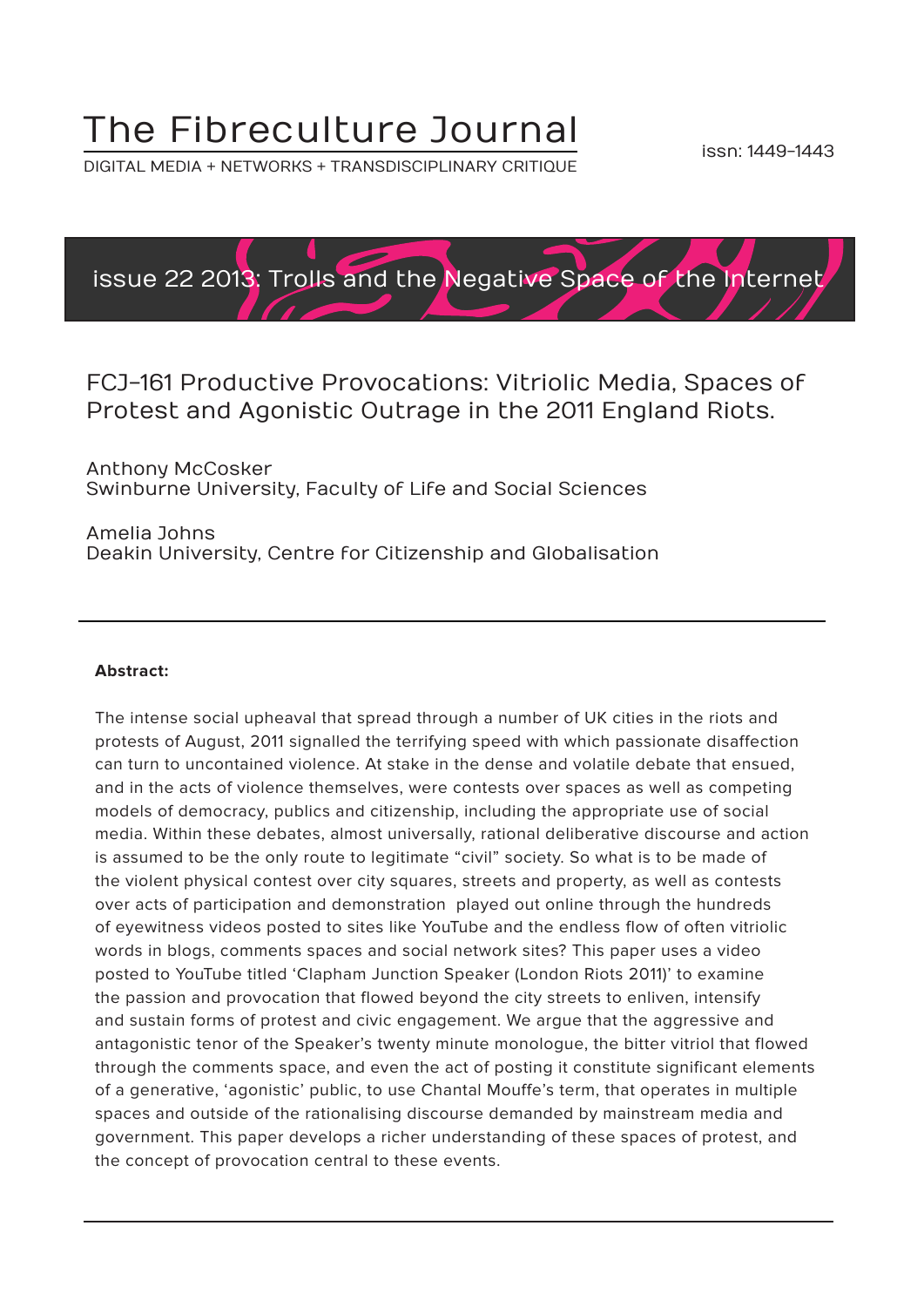To act, then, is neither arriving at a scene nor fleeing from it, but actually engaging in its creation. (Isin, 2008: 27)

#### Introduction

The intense social upheaval that spread through a number of UK cities in what became known variously as the 'London riots', 'England's summer of disorder', or more generally the '2011 England riots', signalled the terrifying speed with which passionate disaffection can turn to uncontained violence. In the aftermath, much investment was made in searches for causes, as governments, scholars and the general public wondered how normally peaceful city streets across the country could come to resemble a war zone. Much of the commentary in the mainstream media reflected traditional ideological debates between the left and right of the political spectrum. Conservative politicians blaming the events on the actions of a 'criminal underclass', whilst social and political commentators on the left drew parallels between these and previous incidents of rioting in London in the 1980s, where government cuts, poverty, youth unemployment and racial discrimination particularly related to police treatment of Afro-Caribbean youth—characterised the unrest (Scarman, 1981). Racial discrimination was also identified as a major trigger for the 2011 riots, with the police shooting death of Mark Duggan being perceived as the main catalyst early on (Newburn et al, 2011; Morrel et al, 2011; Hope, 2012; Waddington, 2012; Lea and Hallsworth, 2012). Economic inequality and disadvantage were also identified as factors that contributed to youth disaffection in areas where rioting and looting took place, with welfare cuts and acute perceptions of inequality related to 'Global Financial Crisis' austerity measures identified as factors that fuelled youth anger and feelings of hopelessness in certain locations (Newburn et al, 2011; Lea and Hollsworth, 2012).

And yet, despite these perspectives providing the primary categories of explanation for the riots, a number of commentators and researchers also pointed to new experiences of collective organisation, action, emotion and consciousness related to technological developments in social media that served to differentiate these riots from previous forms of civil disturbance. Criticism of the negative uses of mobile and social media flared and took hold. In particular, many commentators argued that the use of social networking services and new media technologies (i.e. Facebook, Twitter, and Blackberry Messenger [BBM] services) played a 'substantive role in the riots' by speeding up the flow of communications across multiple spaces, allowing events to be broadcast and shared between members of the public, eyewitnesses and those participating in the unrest in real time (Newburn et al, 2011). However, while these developments could, alternatively, have been considered in terms of the plurality and dynamism of new public spaces of protest and civic engagement, the overwhelming focus of discussions has been to connect these technologies causally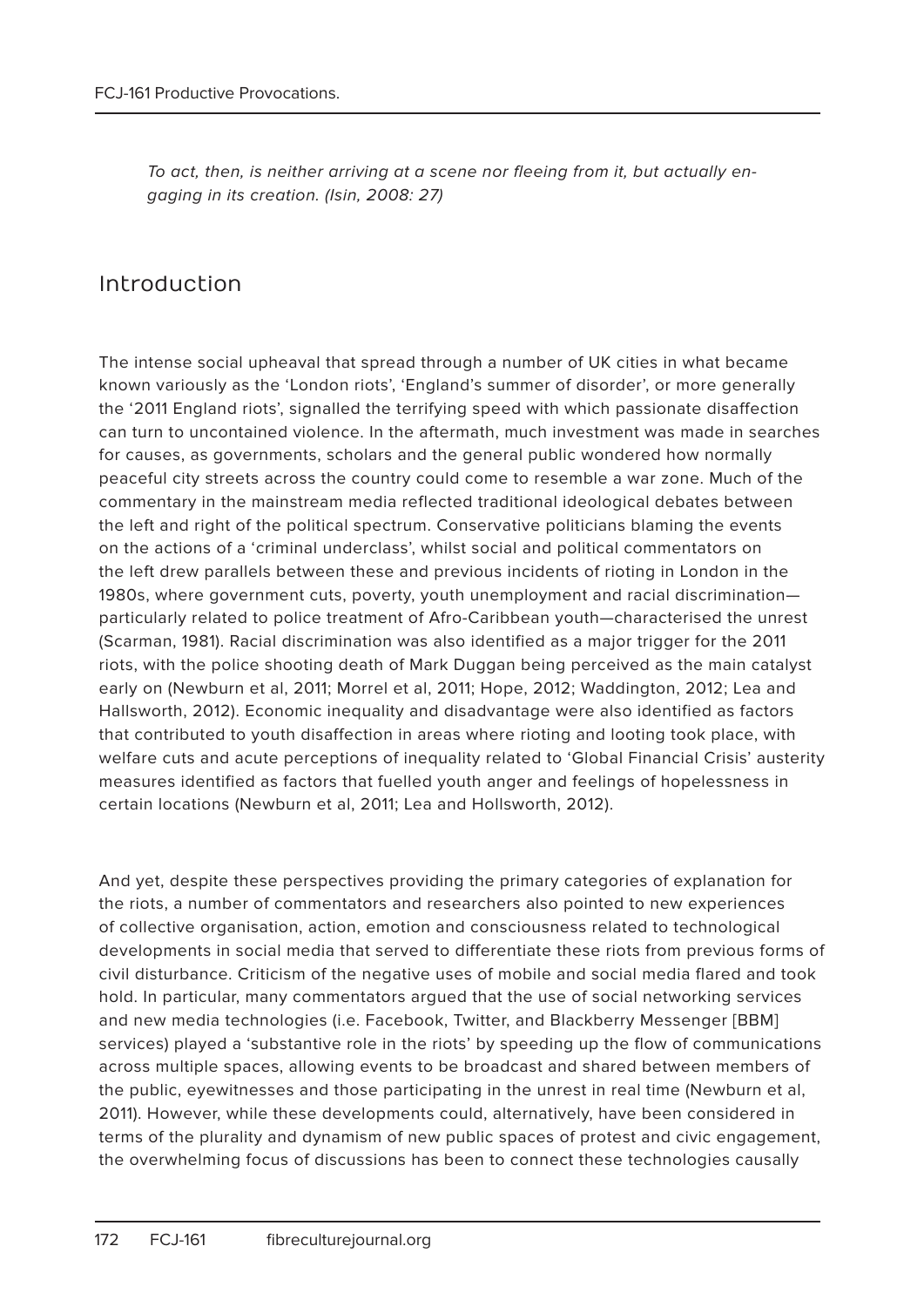with what happened on the street, thus reducing social media to the status of an instrument that 'incites and organises' crowds to participate in acts of 'public disorder'. For example, in Reading the Riot: Investigating England's Summer of Disorder (2011) Tim Newburn and colleagues provided evidence that BBM, primarily, but also Facebook and Twitter, were used to incite and summon crowds to particular locations for the purposes of engaging in public acts of disorder (Newburn et al, 2011: 31–32). This understanding was also echoed by Prime Minister David Cameron, who called for the closure of the Blackberry Messenger network in order to stop the violence and looting (Newburn et al, 2011).

Reactions such as those of David Cameron signal the immediate and accepted conflation of violence and criminality in the streets with aberrant 'misuse' of technologies of communication, mobile networks and social media, with the aim of imposing greater restrictions on their use. Smartphone technologies and social networking sites did appear to play a key role in the organisation and spread of the riots, but looking for a causal link to public disorder diminishes the complex forms of sociality, emotion, protest and civic engagement at play. Provocation and incitement are important features of all media during times of public unrest and riot. We argue in this paper that beyond the superficial sense of incitement and escalation of public disorder, mobile devices and social media platforms also enable generative forms of public expression, collaboration, contest and conflict in the form of interjections or provocations, particularly in their capacity for affecting visual and audible access to events and in providing a space for productive—even if often antagonistic and vitriolic—exchange.

In this paper we explore the contest of publics, race and citizenship that unfolded during the 2011 England riots through a detailed analysis of two videos posted to YouTube, the transformations of the spaces of protest they enabled, and the agonistic interactions they provoked. The videos—titled 'Clapham Junction Speaker (London Riots 2011) 1 of 2', and 'Clapham Junction Speaker (London Riots 2011) 2 of 2'—were recorded and uploaded by YouTube personality and activist Charlie Veitch. They capture a 20 minute monologue delivered by a local Clapham Junction man of West Indian decent named Neville, during one of the clean-up events organised through Twitter and Facebook. Neville's speech act, whilst at times angry and confrontational, articulates and embodies local disaffection and tension and provokes extensive, if often vitriolic, exchange in the comments fields, both during and well after the riot event. It is this 'extended' space of online reaction and conflict that points towards the generative potential within these events.

Further, we argue that what is at stake in the dense and volatile debates erupting online, and in the acts associated with the recorded events, are competing models of democracy, publics and citizenship, and contested modes and spaces of protest. Videos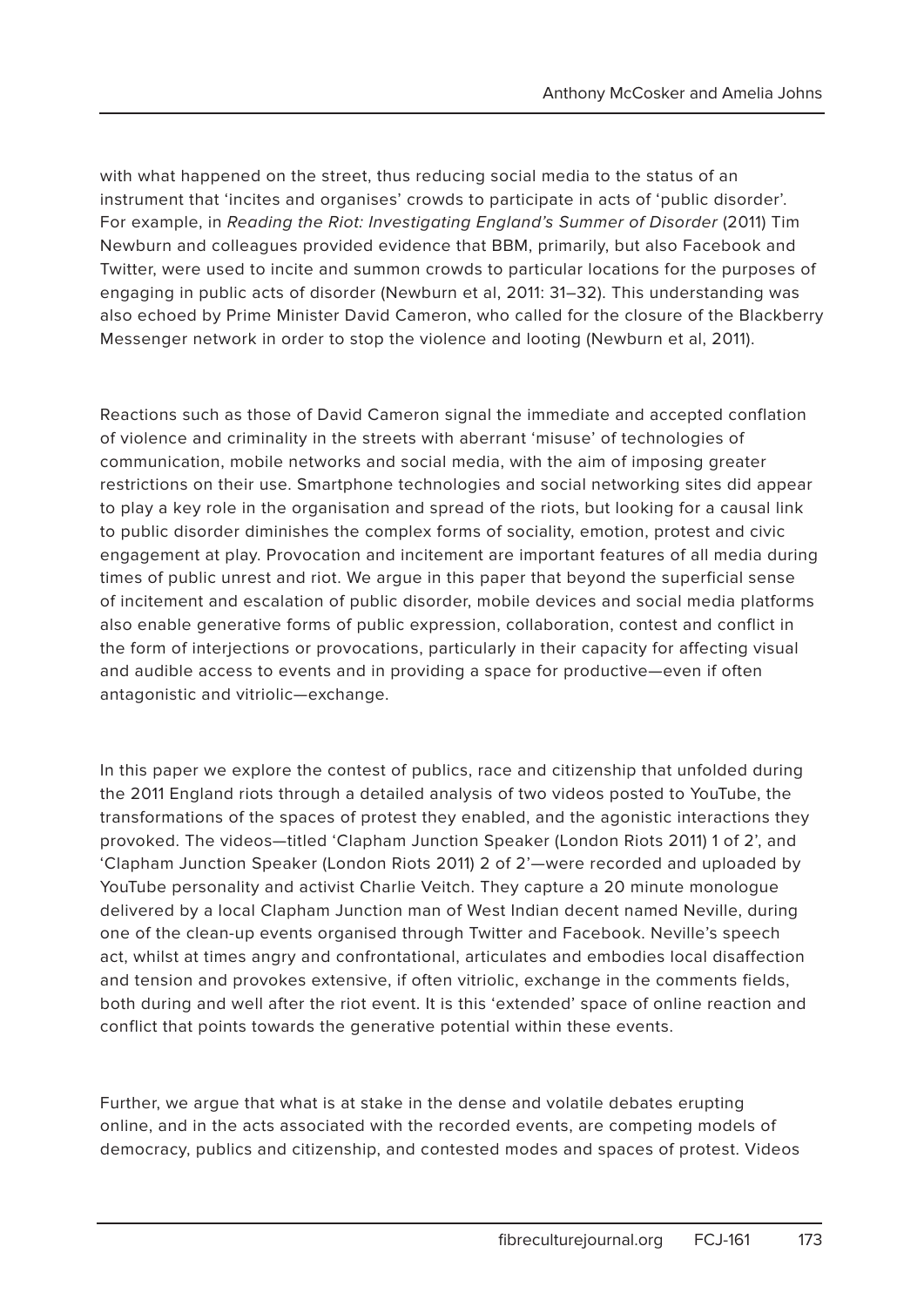such as these, publically available and circulating through social media, form the basis for emergent 'spaces of protest', to use Judith Butler's (2011) phrase, that might seem to extend some of the aggressive, antagonistic behaviour characteristic of the violent rioting, and yet which ultimately transforms that aggression and antagonism to more productive ends. Rather than conforming to accepted 'civil' processes of 'deliberative democracy' the contested and provocative nature of these interactions point to modes of democratic participation and citizenship that align with Chantal Mouffe's account of 'agonistic pluralism' (2000; 2005). Mouffe's notion of agonism is helpful here because it points to the potential behind the kinds of adversarial and vitriolic contest that can follow from open modes of civic engagement. In Mouffe's model, the institutions of democracy should aim to allow 'collective passions…to express themselves over issues which, while allowing enough possibility for identification, will not construct the opponent as an enemy but as an adversary' (Mouffe, 2005: 103). Agonistic contest occurs when conflicting parties acknowledge that they are adversaries but nonetheless 'operate on common symbolic ground' (Papacharissi, 2010: 161). Unlike models of deliberative democracy, in Mouffe's account of agonistic pluralism 'the prime task of democratic politics is not to eliminate passions from the sphere of the public, in order to render a rational consensus possible, but to mobilize those passions towards democratic designs' (Mouffe, 2005; 103). Passions and affects, she argues, play a crucial role in securing allegiance to democratic values (Mouffe, 2005: 95). Mouffe's broader proposition is that: 'far from jeopardizing democracy, agonistic confrontation is in fact its very condition of existence' (Mouffe, 2005: 103).That is, the antagonistic tenor of the Speaker's twenty minute monologue, the bitter vitriol that flowed through YouTube's comments space, and even the act of recording and uploading the videos, constitute significant elements of a generative, agonistic public that operates in multiple spaces and outside of the rationalising discourse demanded by mainstream media and government.

The epigraph to this paper points to the need to theorise these acts, or, in this case, a range of acts of provocation, as central to the creation of the scene of citizenship. We engage theoretical approaches to acts of civic engagement, spaces of protest, publics and counter publics to conceive the passion and conflict arising in the streets, alongside the use of social media tools, and to illustrate the productive role of provocation in shaping an emerging form of agonistic pluralism. The following section introduces the intervention into the scene of protest offered by Neville's provocative speech act in the 'Clapham Junction Speaker' videos. Section three elaborates on the place of passion, cruelty and conflict in the city, drawing on the work of Nigel Thrift, Bülent Dicken and Michael Warner, and considers the reorientations brought about by uses of digital and networked media. In the final section we engage with the relation between acts of provocation and the field of social media contest. We highlight the importance of the act of videoing and uploading the speech, and YouTube's comments field in enabling agonistic forms of engagement, with the conflict outside of the normative ideals and established institutions of 'deliberative democracy'.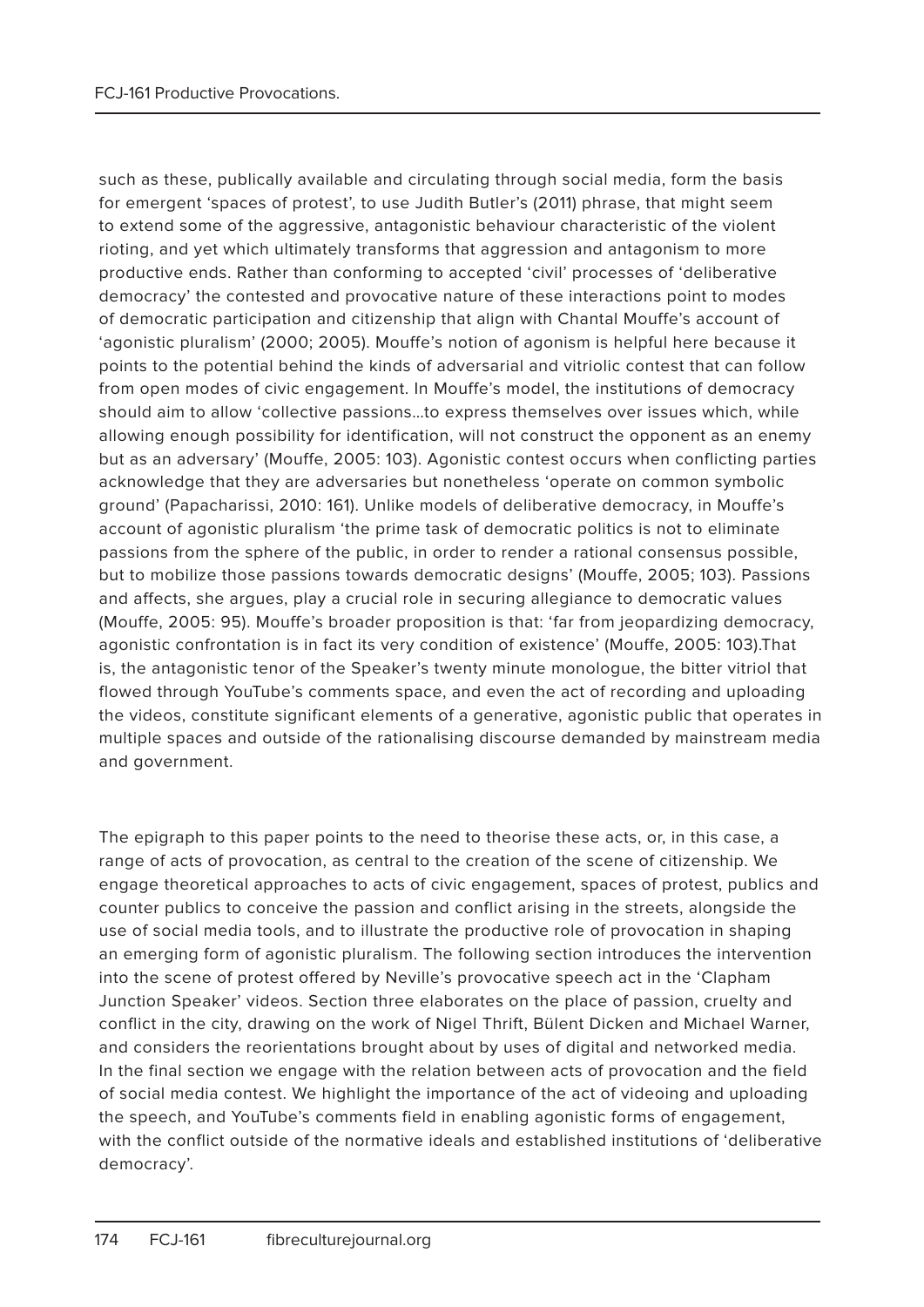### Disrupting the Visual-Discursive Scene

Reflecting on the protests against the Mubarek regime in Egypt's Tahrir Square in January and February 2011, Judith Butler joined other scholars to describe technologies of mediation, particularly as they are transformed by digital, mobile and social media devices, as an integral part of the scenes of protest as they unfolded. More than this, Butler argued that 'the media is the scene or the space in its extended and replicable visual and audible dimensions' (Butler, 2011). Events like the England riots and those in the Middle East, while still dependent on embodied interactions on the street, become 'extended' visual and audible scenes of protest, moving beyond the local spatial and temporal context, and opening up multiple mediated spaces across which 'the scene' travels to become 'both there and here' (Butler, 2011). Participatory forms of citizenship enabled through strategic acts of filming, recording and uploading scenes of protest to social networks, as well as public engagement with this content in online social environments, can likewise be understood as political acts in themselves, opening up new vistas of public communication between bodies on the street and online actors. This might be aligned with those forms of media practice defined as 'activist' or 'tactical' where new media provide 'powerful tools for challenging the givens of mainstream or popular culture' (Lievrouw, 2011: 1). But where tactical media use a range of techniques to disrupt and challenge mainstream narratives (Guertin, 2012), the 'rogue', amateur or witness media of the streets uploaded as hours of video footage, photographs, comments and blog posts are often in the first instance incidental, even accidental, but no less passionate and incendiary.

Certainly this was evident in the England riots with thousands of amateur images and videos circulating on YouTube, and through other social media networks, setting the tone for public discourse by showing live and uncut scenes of burning streets and buildings, milling and running crowds and violent confrontations between often masked protagonists and heavily armoured police. In one specific example, as reported by The London Evening Standard (8 August 2011) a video showing shaky camera footage of police allegedly surrounding and brutalising a young girl lying on the road while a woman screams at police spread quickly through the Tottenham community and more broadly through online networks, acting as a significant provocation to the violent confrontation with police that ensued and which is widely regarded as the trigger to the riots, though the validity of the video was later contested (The Guardian, 7 December 2011).

This interaction points to the significance of YouTube both as a site that broadcasts events from multiple viewpoints but also as a social network enabling new forms of interaction with the scene of protest. Superficially, pejorative notions of incitation could be attributed to the uses of social media in this and other instances, but many thousands of hours of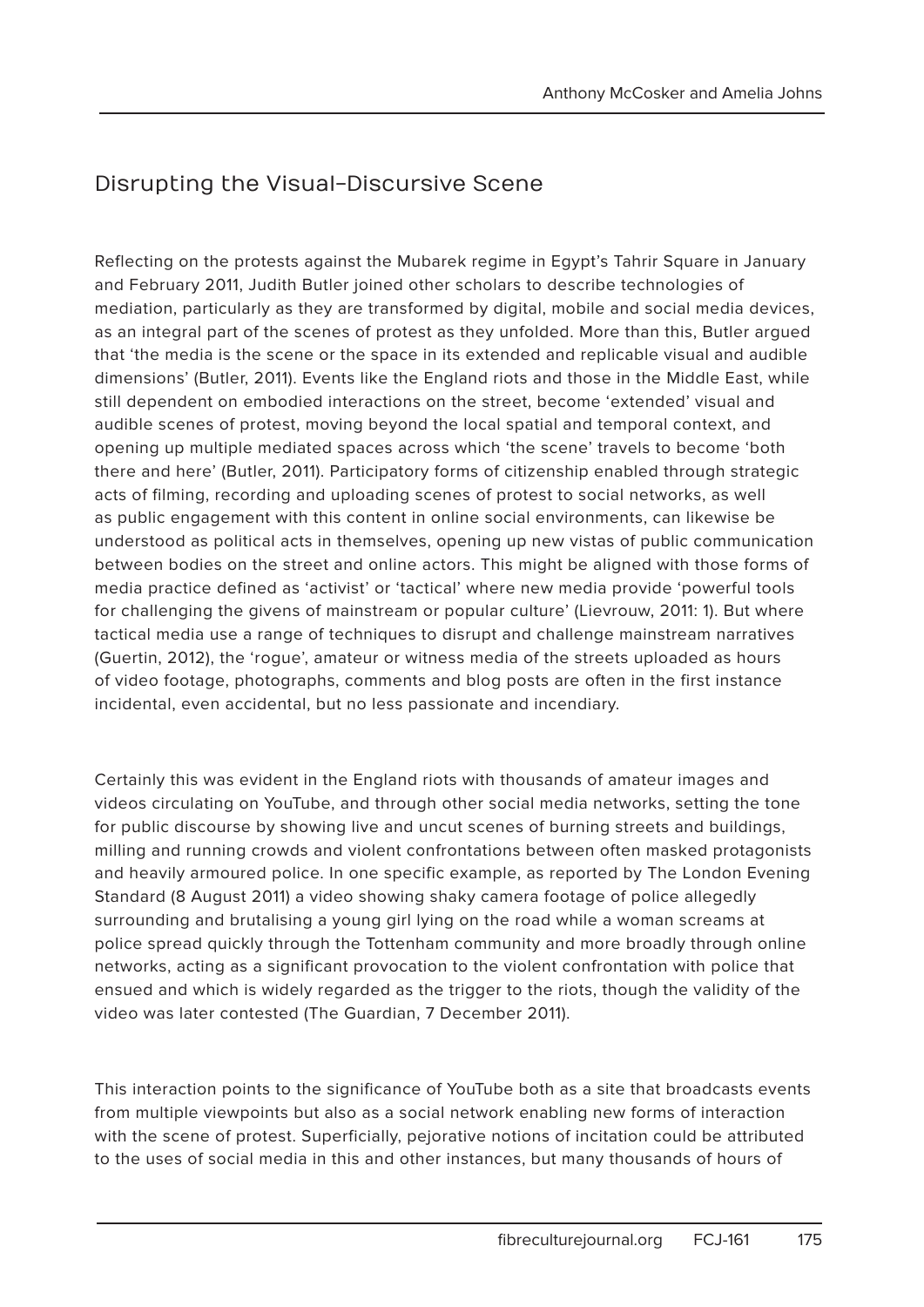amateur video uploaded to sites like YouTube also provide rich and detailed access to the scenes of riot, while extending the visible scene far beyond that made available through broadcast television coverage. As Baker argues, these practices allow new forms of public protest and community to emerge that 'traverse and intersect geographical public space and the virtual public sphere' extending the speed and scope of civil unrest (Baker, 2011). Of course, this is not to say that public broadcast and commercial news coverage of the riots was sidelined by social media representations. On the contrary, as described by Butler (2011) and later affirmed in the 'Reading the Riots' report (Newburn et al, 2011: 33), mainstream media remains an important part of the contemporary media environment which also exercises its own kind of incitement for commercial reasons. As one informant put it:

They had maps on the news showing where it had spread to… I think they had it red round where it was going off bad and I think Birmingham, London, I think Manchester… And I was like 'Birmingham?' and I went straight on the train. (22 year old man who clashed with police in Birmingham, Reading the Riots, 2011: 33)

It is important to note that these modes of incitement are still bound by structural inequalities embedded in the mainstream public and commercial news media, which preserve the status quo by representing the street protesters as 'deviant' and the events as forms of social 'disorder'. Adding to, and affecting this ecology, the limited and limiting frames of traditional news outlets have become starkly contrasted with alternative mediated and networked spaces for protest, activism and expression (in this instance based around YouTube). We aim to show how these new media modes and practices offer an alternative infrastructure for a radical pluralism to form around many of those who experience the social conditions at the heart of the disaffection and disorder. This is conveyed through signature visual content which, by the nature of being filmed on location, often in fluid and volatile social environments, conveys a visceral sense of danger and violence that implicates the body as a body at risk or in some way 'on the line', for instance, in the body holding the phone or camera 'face to face with those they oppose, unprotected, injurable, injured, persistent' (Butler, 2011). Where the business of mainstream news is to report the dramatic image of violence as event, on video-sharing sites such as YouTube the image of violence itself becomes the context through which passion is constituted and intensified. That is, beyond the spectacle, video and social media sites can act differently to establish outlets for the expression of disaffection and forms of civic engagement even where they are no less aggressive, antagonistic and incendiary as scenes of burning buildings, looting and violence. The two 'Clapham Junction Speaker' videos carry a simmering aggression in far greater duration than mainstream media sites permit, in a way that extends the scene of protest and establishes alternative spaces for civic engagement (often in the form of vitriolic exchange). The subject of the video,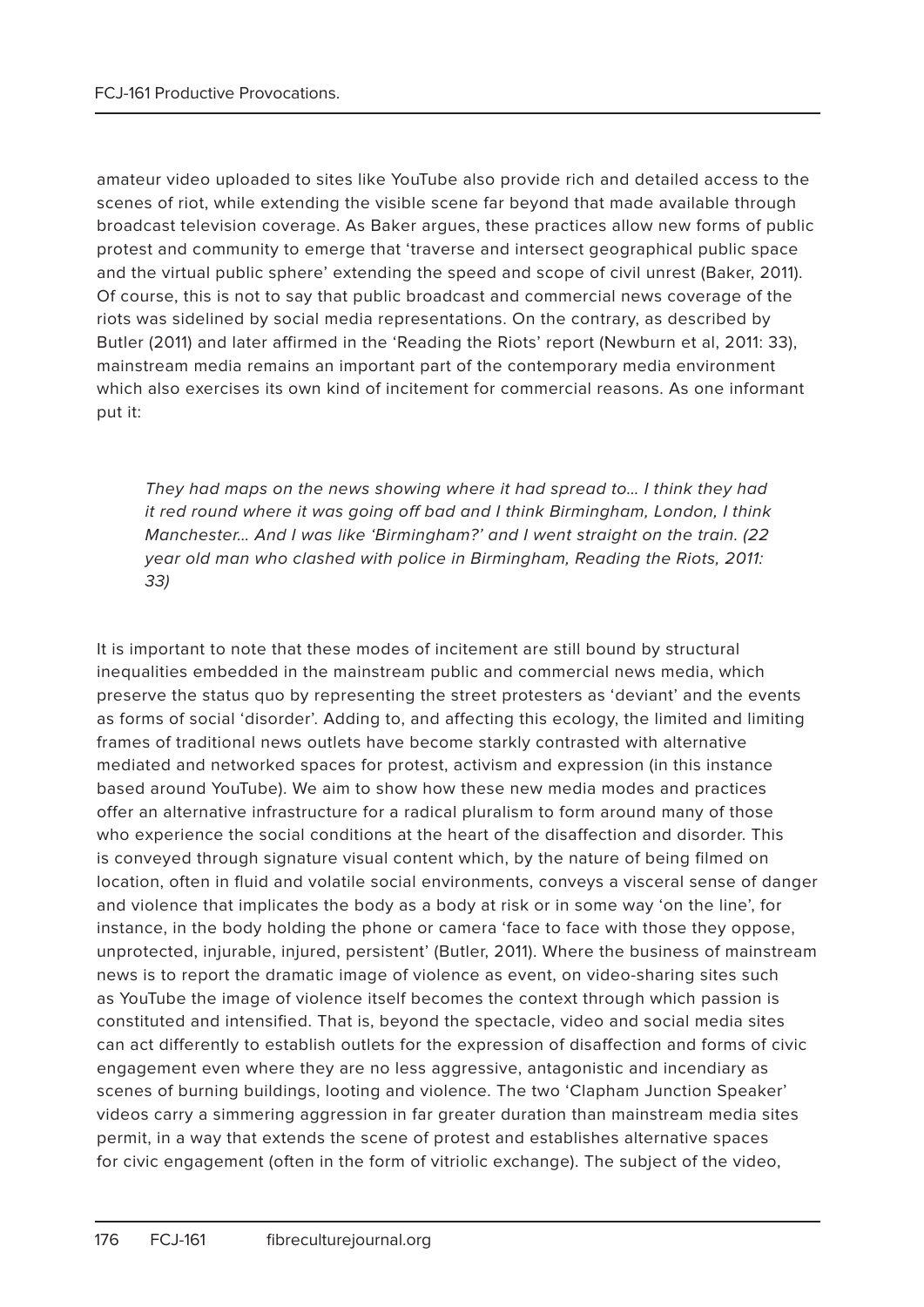Neville's speech act, its upload and the dynamic exchange within the comment space highlight the plurality of opinion and forms of protest, citizenship and identity normally excluded from the rational 'public sphere'.

The two videos were uploaded to YouTube on 10 August 2011, the day after what reporters described as hundreds of youths looting businesses in the Clapham Junction station area of Battersea, overwhelming police for several hours (The Daily Telegraph, August 2011). They depict a man of West Indian background who reacts angrily to predominantly white members of the crowd who have come to clean up 'his' neighbourhood. He swears and uses sexually explicit language, shouting that white people claim to be 'with the black people of this country' but that they 'smile with you and then fuck you up the arse'. In response to this a white police officer, one of about seven represented in the clip who hold the public behind police barricades whilst a scattering of public officials (including the Lord Mayor) and police occupy the central public space, confronts the man over the tone of his language and his use of other provocative gestures. Neville continues to deliver an unbroken and passionate monologue about the issues that led to the riot, including police discrimination and harassment toward black youth, welfare cuts and a growing gap between rich and poor.

The tenor of Neville's speech is angry, adversarial and provocative, but it also alternates between different forms of communication with the crowd as he answers questions and shares moments of reciprocity, whilst at other times he aggressively talks over the top of anyone who contests him. The response to Neville by police and public is interesting. As the video progresses, a small crowd starts turning away from the recognisable political figure of the visiting Lord Mayor to face Neville. They respond to Neville's speech by clapping, contesting and recording it on their phones, supporting the idea that new media technologies can create new platforms for speakers who are frequently silenced or excluded from public debate and thus new spaces for protest (Butler, 2011; Lievrouw, 2011). Whilst this is occurring the policeman tries to silence Neville, despite the crowd showing interest in what he has to say. This is interesting for a number of reasons that are significant to our discussion.

Firstly, as Neville himself articulates, the action of the policeman to intervene in his speech reflects a racialised form of power operating in the space of protest, which identifies the 'loud' speech of a West Indian background man as a sign which disturbs 'white' understandings of propriety and order in public space. At one juncture in the video Neville highlights this refusal to acknowledge members of the black community as citizens who have a right to speak and act as a core reason for the tension felt between police and the black community, which Neville embodies in his speech.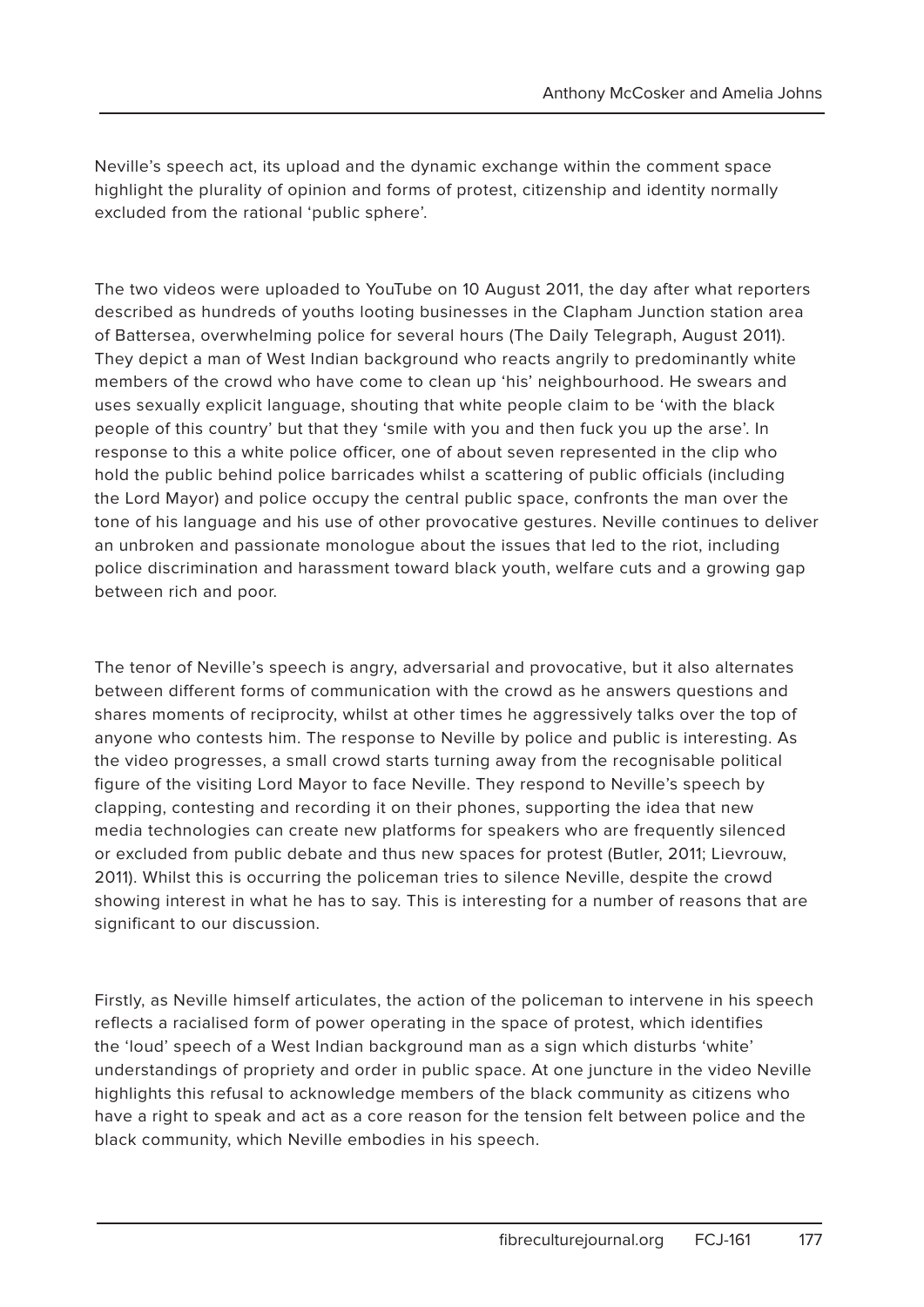Neville: Tell me to shut my mouth… I speak up, and because I speak up I get hassled. When I stand up for my rights to have a right to speak, just like any other citizen in this country, I get hassled […] Why? Because I'm loud. I'm a West Indian. West Indians talk loud. That's how we are. But did they want to go and find out about that before they turned around and said I'm an aggressive person?

Here Neville highlights the kind of racism that is often experienced in everyday, public spaces, where the bodies and speech of minorities are encoded as dangerous in their 'unsanctioned' difference (Lobo, 2013) to white social norms and expectations of public engagement and speech, leading to actions that seek to suppress or exclude these expressions. This provides a vivid example of what Connolly (2010), Nayak (2010) and Lobo (2013) describe when they talk about whiteness as a 'force' which materialises in spatial relations of power, in disapproving gazes and in embodied gestures and actions in public which create 'affective pressures' (Connolly, 2010: 150). Lobo describes how these pressures are felt by their target in ways which, rather than subduing emotion, provoke equally embodied and affective modes of response, such as 'flared nostrils, heaving chests and defiant eyes embodying indignation' (Lobo, 2013). These relations are revealed in the Clapham Junction video in the way the policeman regards Neville's speech, not as an exercise of his civil rights, but as an expression of the untrammelled emotion that often leads to violence, and which therefore must be censured. And yet, it is also precisely the affective register of Neville's speech—the passionate anger he expresses—that provokes the crowd to listen to him, and to engage with his sense of outrage.

This leads to a second observation, which echoes Judith Butler's claim that the political is not only located in the ideas which are vocalised in speech or writing, but that the bodily act of speaking, or filming and uploading an event, is itself political insofar as it is an exercise of freedom, of the right to speak and act, often in defiance of powers that would seek to regulate such speech and action (Butler, 2011: 4). This is evident in the Clapham Junction speaker videos to the extent that, although Neville's speech is defiant in tenor, there is also an absence of a clear political message. This is made explicit one minute into the video when the producer of the video asks 'what is your message to the people?' to which he responds directly to camera saying 'I aint' got no message to the people' before speaking angrily about the Lord Mayor coming to Clapham Junction and being cheered by the crowd despite him doing nothing to stop the rioting. The political intervention here is Neville's speech act itself, in the force of his enraged, though measured affective disposition, with its rhythm, continuity and intensity sustained over the 20 minutes of the two videos and beyond them. It is also tied to the multiple acts of recording, video upload by activist Charlie Veitch, and by the capacity provided by Google for user comments, video responses, sharing and embedding across multiple sites.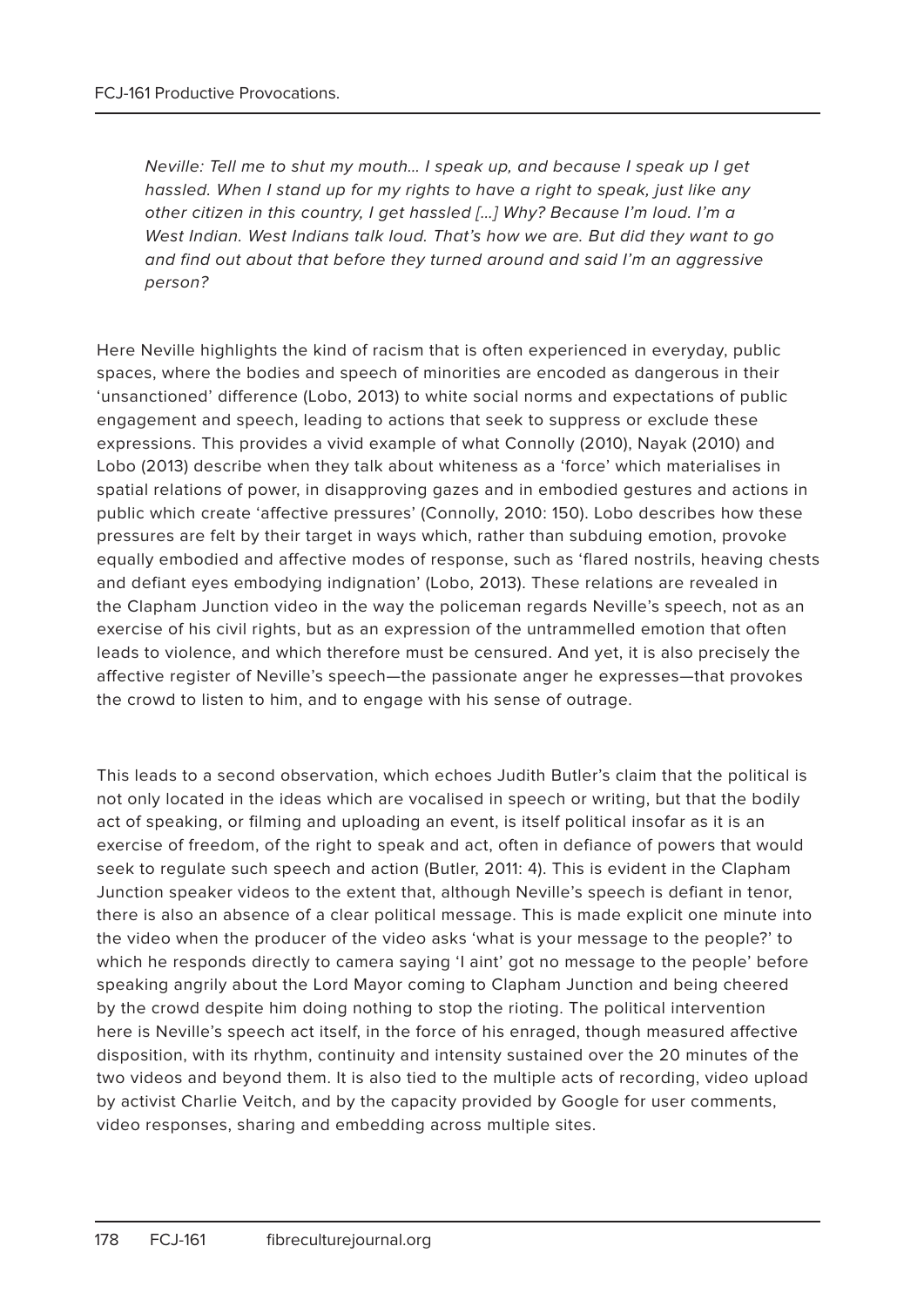The angry tenor of the speech and the physical presence of Neville on screen and within the crowd continue the logic of passionate protest and disaffection criticised by media commentators and politicians as beyond rational civic discourse. As what might be considered an antagonistic rant, where at points Neville shouts down others who challenge him, the monologue severs dialogue and serves as the kind of unchecked, one-way form of communication often feared of online bullies and trolls. The video producer at several points prompts Neville to keep him speaking. Neville identifies himself as a person who is victimised by police and accused of being 'aggressive' because of his cultural and racial background. In one of the only points at which he engages directly with others, he turns this accusation back onto a member of the crowd saying 'I didn't raise my hand to the officer, I didn't raise my hand to that arsehole over there'. This version of events is quickly contested by two members of the crowd (one of whom is the man he refers to) who claim that Neville had earlier told them he was going to 'beat them up' and 'burn their house down'. An angry confrontation erupts between the three men:

| Bystander: | You said you were going to burn his house down                  |
|------------|-----------------------------------------------------------------|
| Neville:   | Yeah? And why And why?                                          |
| Bystander: | I'm just saying mate.                                           |
| Neville:   | And why? [Neville repeats this loudly, drowning the man out]    |
| Bystander: | I don't know                                                    |
| Neville:   | Exactly, so shut up. You don't know [he keeps repeating loudly] |
| Bystander: | You said you were going to take him around the corner and       |
|            | beat him up, and then you were going to burn his house          |
|            | down, so                                                        |
| Neville:   | [talking over the top of him] You don't know what the argument  |
|            | was but you want to jump in too. So you want to shut up and     |
|            | find out the facts                                              |

Neville then turns and berates the crowd (who are starting to contest his mode of delivery), saying 'you don't know the facts so why chat?' Despite the asynchrony, or perhaps because of it, this antagonistic exchange also enlivens the YouTube comments field with commenters addressing Neville's refusal to answer the question and blaming his cultural background for his treatment. This contest is carried somewhat seamlessly into the YouTube comments field:

I'm the guy with his back to the camera. What this video doesn't show is this guy threatening to beat up someone else in the crowd, and telling him that he was going to burn his house down. This clown is a complete joke and should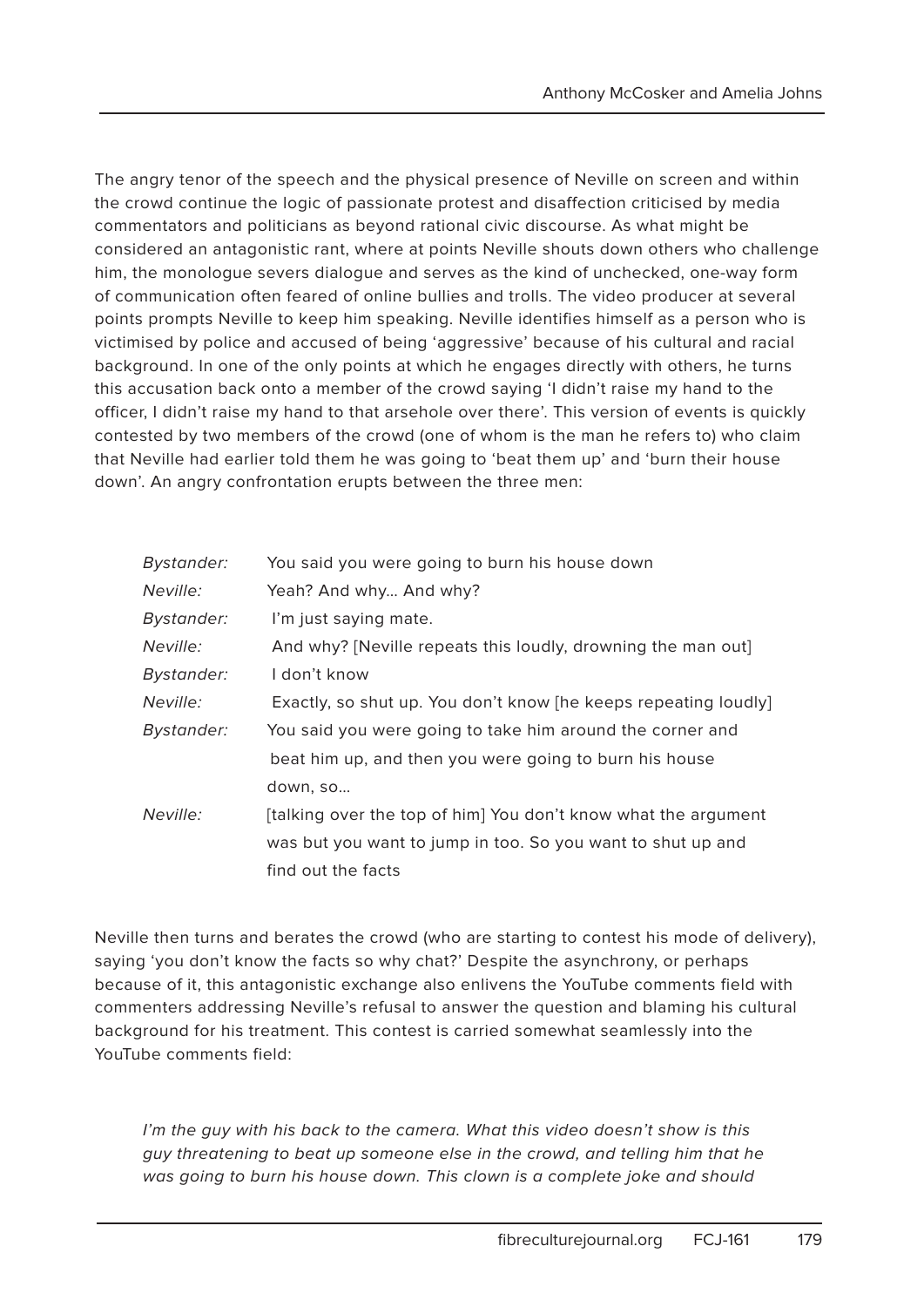have been arrested instead of being given a platform to come out with his lies and nonsense (k75pete, August, 2011)

In response to this juncture in the video, at least on the surface, the comments space seems to open up the possibility of unchecked flow of racial bigotry and vitriol. Many users respond directly and aggressively to Neville on the points he makes on the basis of an exclusionary racism, for example: 'IF YOU DONT LIKE UK WAY OF LIFE THEN FUCK OFF AND GO AND LIVE ELSEWHERE YOU BUNCH OF RATS!!!!' (TheFlyingScotsman01, August, 2011). Despite the obviously racist and aggressive tone of these comments, or at least in part because of it, Neville's 20 minute monologue sustains a space where he is not silenced but through speech enacts an antagonistic presence, embodies a point of view, and carries his perspective beyond the limited boundaries and barriers of the street to a newly constituted locale that now includes several hundred thousand onlookers and several thousand responses continuing long after the events. For some commenters, however, via the prompting, recording and uploading of the video by Charlie Veitch, Neville comes to represent, on first appearance, the 'internet troll' (along the lines of Bergstrom's 2011 definition) who loudly, aggressively, violently and skilfully provokes, in this case on the basis of a discourse of poverty and racial inequality. We will return to what can be understood as an agonistic politics opened up by the often vitriolic and racially bigoted exchanges online, but first turn to the audio-visual and communicative 'spaces of protest' that are at play in the events on the streets at Clapham Junction on 9 August 2011, as they are transformed by the modes of mediation and networked communication available through YouTube.

#### Extending the Spaces of Protest: Passion within and Beyond the Streets and Squares

Fuelling cycles of media attention and multiplying action and reaction, protest turns to riot where it is intensified by the flow of passion in the overflow of disaffection, frustration, rage and rampage and, above all, by affect unchecked by the normal constraints of social order. City spaces along with corresponding institutions of law enforcement traditionally impose the constraints that might keep such passion in check. However, as Nigel Thrift describes in his account of affect, space and politics, cities can be understood precisely as 'roiling maelstroms of affect' (2007: 171). More than simply the socially articulated emotions that accompany, for instance, civic discourse on race relations or low socio-economic disadvantage, affect can be considered 'a set of embodied practices that produce visible conduct as an outer lining', where context is vital, and where very often 'the source of emotions seem to come from somewhere outside the body, from the setting itself' (Thrift,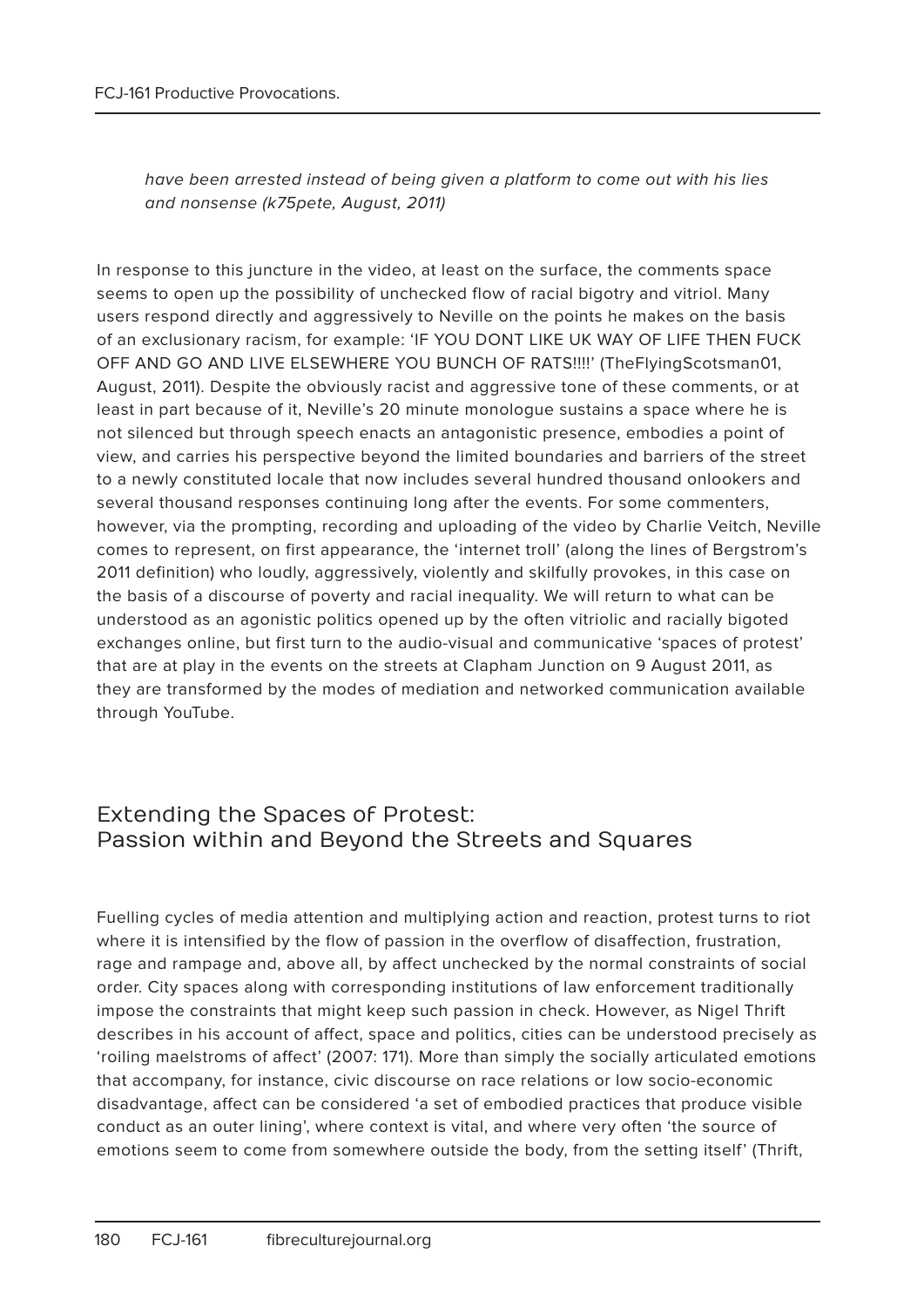2007: 171). To better account for the flow of affect across the dynamic scene of protest as described above, in this section we consider city and social media as equally active in supporting and modifying the conditions of aggressive protest. What we see in the England riots and other examples of protest and disorder is that the zones of inclusion and exclusion imposed by the city, by its 'material supports for life' (Butler, 2011) and sociality, but also by the barriers that designate spaces of public congregation and action, are disrupted and transformed by the alternative networks of communication and audio-visual materialities of messenger services, social media and social networking platforms.

Conflict, or even cruelty, can be positioned as central to the functioning life of the city as it is also mapped onto networked publics. For instance, Bülent Dicken's analysis of the problem of nihilism considers the city as a space of antagonistic conflict precisely to challenge the idea that violence, cruelty and irrationality are exceptions. Dicken looks to Nietzsche's depiction of the pre-Socratic Greek polis as a starting point, the success of which was 'its readiness to accept conflict as an ontological given, as part of life' (Dicken, 2009: 112). The polis took for granted the 'contestation of a plurality of antagonists' in a mode of politics able to 'accommodate cruelty' (Dicken, 2009: 113). Dicken identifies in the writing of Spinoza, Nietzsche, Deleuze and Mouffe the centrality of violence, passion and affect, framed as the omnipresent potentiality held within and mediated by the city: 'Even though the city is basically a reasonable form of human togetherness, passions thus remain significant elements of conduct in it. And because there are passions, social identities cannot be constituted independently from passion, or, antagonism' (Dicken, 2009: 114). For Spinoza (1951: 268), and Deleuze (1992) following him, the city is the solution because it organises encounters and relations and, as Thrift puts it, modifies or engineers affect. Above all, Deleuze says, 'A City is so much the better the more it relies on joyful affections: the love of freedom should outweigh hope, fear and confidence' (1992: 272). And in this way it helps to transform the violence of antagonism into active, productive forms of 'compatible association' (Deleuze, 1992: 265).

What the city as a collective, shared space preserves is the plurality of (passionate) thought and speech, even if at a price:

what the citizen renounces by committing himself to a collective, common affection is his personal affection. Thus, even though freedom to act is surrendered to the city, 'affections of reason', that is, freedom of thinking and speech, cannot and should not be surrendered. That remains an indispensable natural right, the compromise of which is precisely what introduces violence into the city (Dicken, 2009: 117).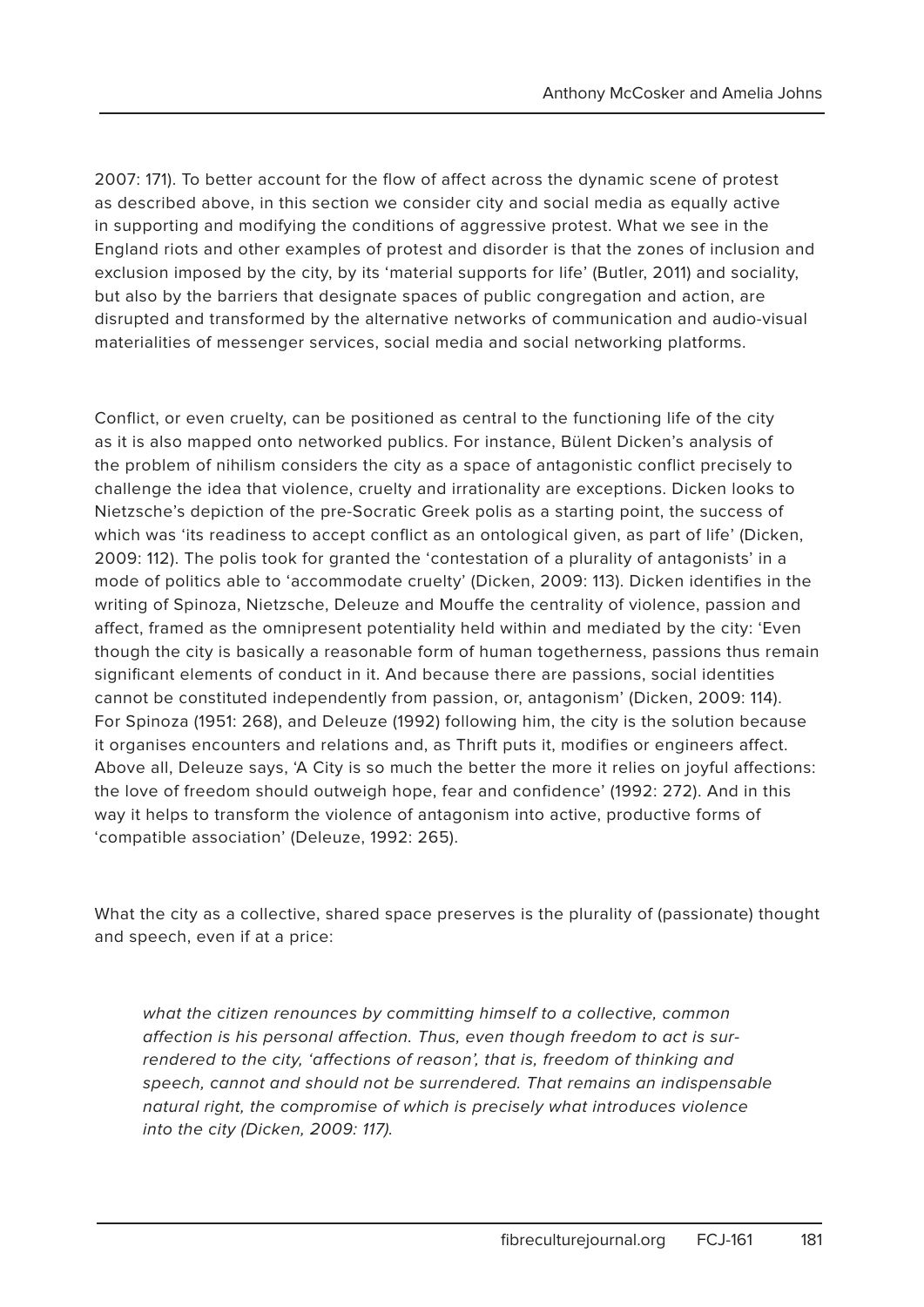This is why discourses of inclusion and exclusion, of criminality, race and citizenship, become so central to the context of riotous protest. Likewise, destruction of property becomes the marker in terms of which actors fall outside of the rational contract of inhabitation in the city. And for Spinoza, it is 'fanaticism', and 'radical nihilism' in Dicken's terms, 'which turns to a wholesale destruction of the city' (2009: 117). In other words, protest fails to support 'compatible association' where its violence turns to its own destruction.

In scenes of riotous protest, damaged and burning buildings, ordinary objects such as bottles, bins, and cars take on and heighten an intensive energy. Normally, urban space is carefully designed to produce and modify affect as 'a form of landscape engineering' that has the purpose of maintaining socio-political order (Thrift, 2007: 171). Affect operates in the city as the 'remainder', as irrational and excessive, as forces that always threaten to exceed constraint, for instance in the case of crime, or the energy and potential violence of crowds. But in addition, local territories have their own 'emotional geographies' that are mapped onto attributes of race and social capital, so that belonging and exclusion are composed and negotiated by those who reside or pass through (Nayak, 2010). While commentators, politicians and police were quick to criminalise participants in the 2011 England riots and hence exclude them from legitimate citizenship and from public discourse, collective acts of rioting and property destruction emerge out of particular, localised contexts of affect and embodied history.

The 'Reading the Riots' report and subsequent research has traced some of this context in its geographically and historically contingent forms (see for example Hope, 2012). At a general level Lea and Hollsworth (2012) describe the violence as an outcome of 30 years of neoliberal social policy in the UK, which has dismantled the welfare safety net for the most disadvantaged and cut public spending to a range of youth services. In particular they argue that the self-organised aspects of the riot and riot response mirror government policy emphasis on 'localism and self-help'. Urban regeneration schemes have gentrified inner-city urban areas to the degree that poor residents are now treated as outsiders in their own communities, with signs of wealth and privilege beyond their means being 'flaunted' by the new urban consumer (Jeffrey and Jackson, 2012). Lagrange (2012) elaborates on these themes to argue that in both the UK and France the social life of many of the young people living in 'riot-affected' areas reflects these changes, with communities being increasingly 'fractured along class, racial and ethnic lines' (Hope, 2012: 3). In particular, there is an intensely felt spatial and local dimension to these perceptions of inequality, which is reflected in reportage on the riot experience in Clapham Junction and other spaces of unrest. The social geography of Clapham Junction is divided into the area 'south of the railway' where upwardly mobile and affluent professionals and families have moved in, and the area north of the railway, where there are a number of 'deprived' estates (Morrel et al., 2011: 17).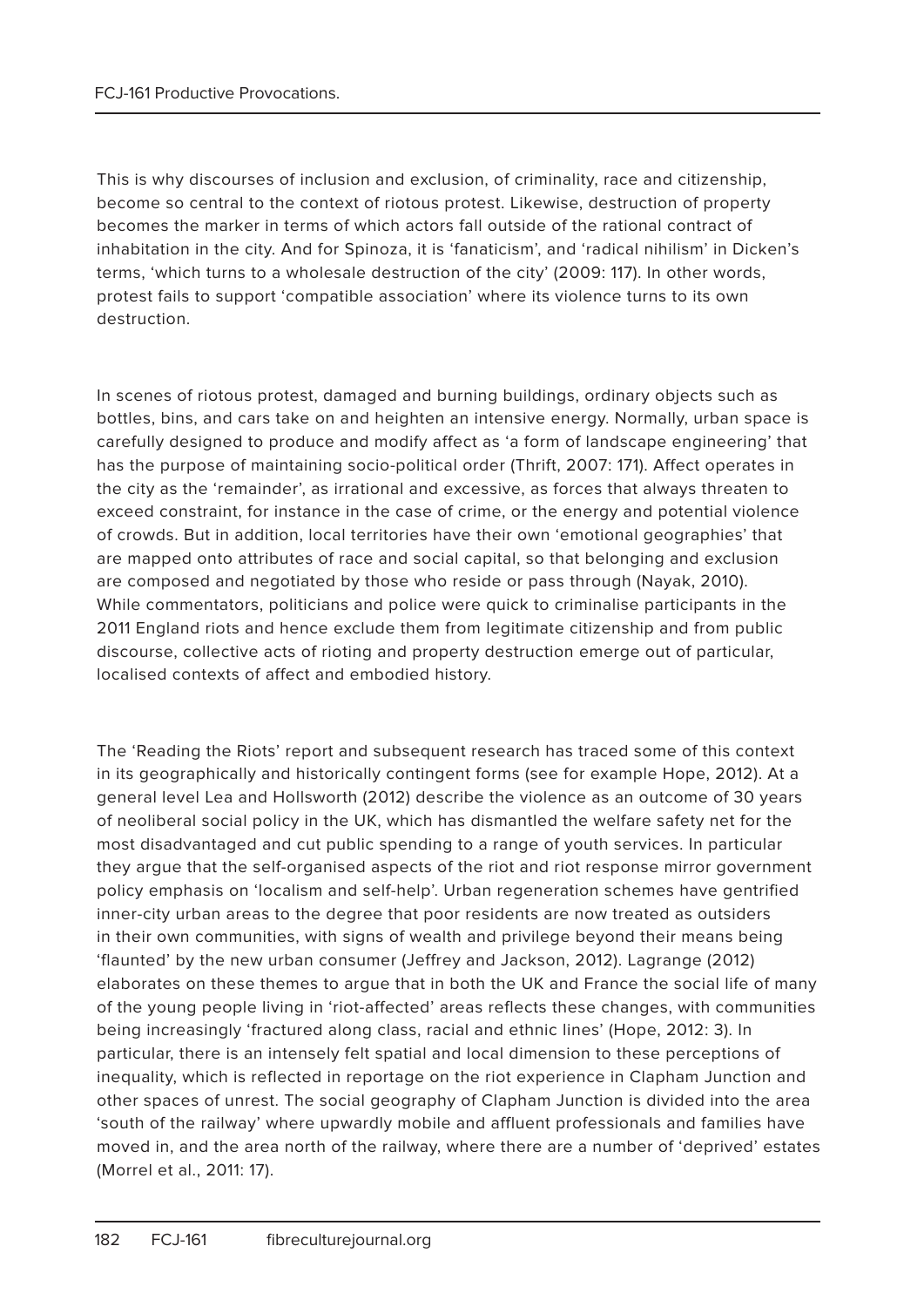This notion of a divided community is also discussed by Spalek, Isakjee & Davies (2012) who describe the riots as a 'struggle over place and belonging' with the actions of the rioters representing an effort to 'take back the spaces from which they felt excluded' (2012: 14). This research does well to reveal the human geography of a building maelstrom of affect, but we can also consider the manner by which this 'boils over' through networked channels of communication that help to reconfigure the broader spaces of protest. We might say that in public protest, bodies act to 'make a claim in public space', but as Butler argues, this idea 'presumes that public space is given, that it is already public, and recognized as such' (Butler, 2011). For the England riots the spaces to be considered public are multiple, contested, and uncertain, often recognised as such only after the fact. What of the online spaces for replication and circulation and additional interventions many of which are 'private' in the sense of being corporately owned and structured (by Google, RIM Blackberry IM systems, Twitter, Facebook)? Butler argues that assembly and speech reconfigure public space as potential spaces of protest, but that the crowds are increasingly moving outside the square and street.

At such a moment, politics is no longer defined as the exclusive business of public sphere distinct from a private one, but it crosses that line again and again, bringing attention to the way that politics is already in the home, or on the street, or in the neighbourhood, or indeed in those virtual spaces that are unbound by the architecture of the public square. (Butler, 2011)

The politics associated with these spaces of protest rely on the creation of multiple 'publics' distinguishable from what Michael Warner conceptualises as 'the public' as a 'kind of social totality' (Warner, 2002: 49). The distinction is important here for moving beyond the material constraints of city spaces, streets and squares or abstract ideals of democratic institutions and a 'fourth estate' to consider a public as composed also of so many micro encounters, relations, modes and platforms for expression, including online encounter and interaction. Publics and 'counterpublics', in Warner's sense, are dispersed, multiple, emerge around events or even texts, and are increasingly assembled through networked forms of access, communication and mediation. But likewise, 'virtual spaces' for protest are only virtual in the sense that online networks contain potentialities and capacities for acting and congregating, or for passionate investment in a cause, even if these capacities are not actualised or remain ineffectual. They are not immaterial, in fact just the opposite. Online publics also have to assemble and constitute around and through specific sites and events, images and acts. For instance, city squares and streets act as material supports for action, and themselves act as part of a struggle to constitute a public. But also, this struggle integrates with digital, networked forms of support, affecting the visible boundaries for activism, protest and provocation spatially and temporally.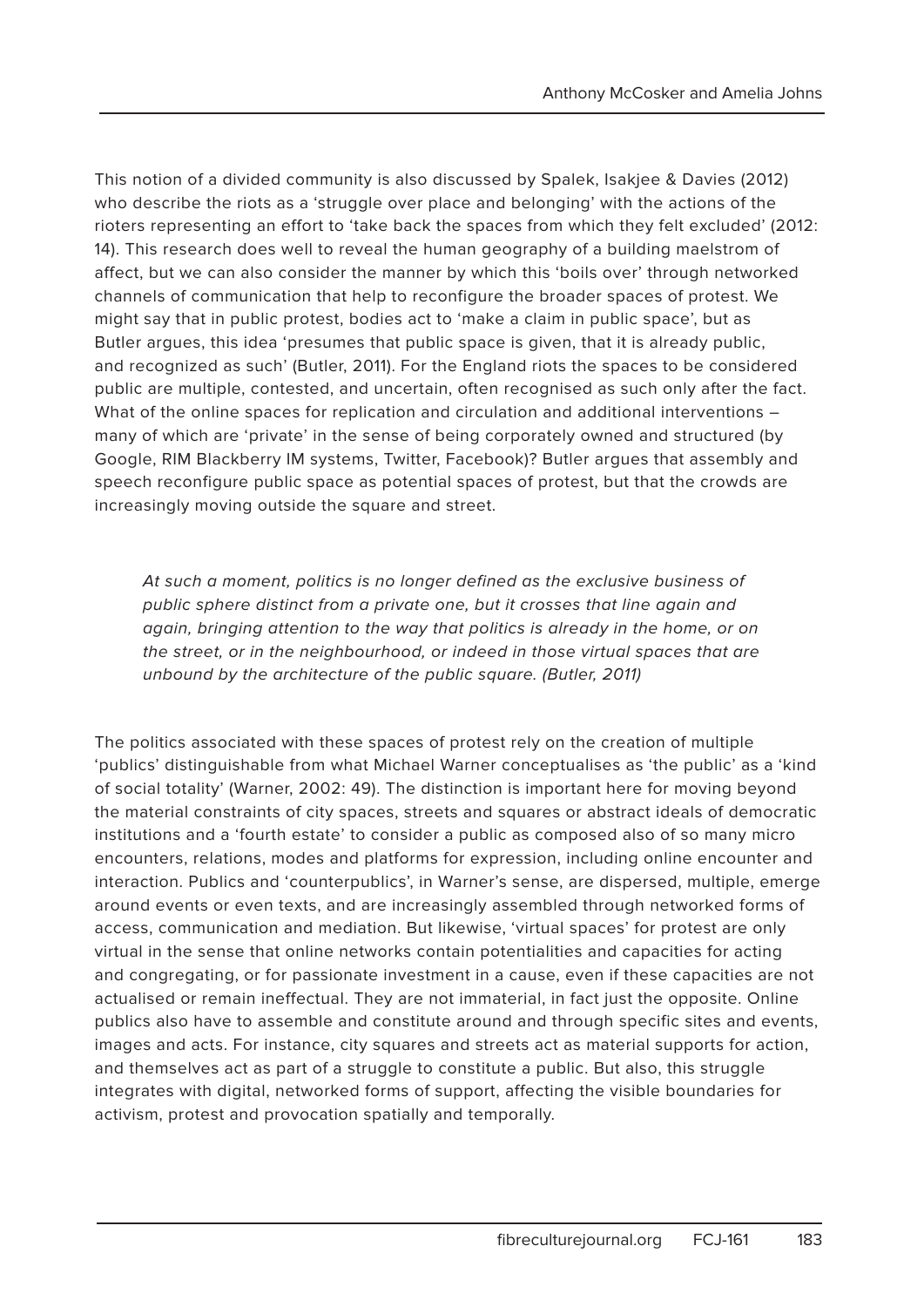Passion, disaffection, poverty, racism and inequality remain essential catalysts as individual and collective action (in the form of spatial occupation, speech, image creation and circulation, as well as physical confrontation and material destruction or theft) finds alternative outlets to the policed and barricaded streets. Baker (2011) argues that the rage and anger underlying the riot formations, whilst still emanating from structural issues pertaining to experiences of social disadvantage and inequality (particularly in the Tottenham riot) have also been joined by new experiences that have reshaped the riots' spaces of formation. A new type of crowd theory is required to account for the way that new media technologies have allowed collective forms of emotional community and public consciousness to emerge which 'traverse and intersect geographical public space and the virtual public sphere' (Baker, 2011). In the context of the England riots, Baker sees new media technologies as extending forms of reflexive communication, emotion and action beyond relations of spatial presence and proximity in ways that feed into new forms of consciousness and protest, allowing individuals to form publics capable of 'occupying' both geographic and virtual public arenas. And yet, while social network sites are identified as a technological innovation that produce new forms of connectivity and congregation, we are arguing here that it is excesses of emotion and acts of often aggressive provocation that maintain and sustain civic congregation across geographic and virtual public space. Passion and provocation are paramount.

Like Dicken, Butler insists on returning the space of protest to the body and its material supports in an attempt to account for those who remain foreign, excluded from the classical polis or the recognised public realm. And this echoes Nancy Fraser's critique of Jürgen Habermas' deliberative conception of the public sphere, a concept, Fraser argues, that is based on exclusion and the multiple counterpublics that exist often without voice or access to legitimate public discourse (Fraser, 1992; Papacharissi, 2010: 117). We can follow this logic into televisual and online spaces, not to designate an abstract, locationless space of protest, but to highlight the materiality of online protest and contest. Passion and affect flow spatially and temporally beyond the immediate scene of the street, to amplify it beyond its original staging—embodied here in the figure of Neville—and in the passion flowing through antagonistic and vitriolic comment exchanges that result in the posting of the videos by Charlie Veitch as a further act of online provocation.

Neville fights with his embodied presence, his dominating voice and continuous monologue to maintain an expressive space and an immediate public that forms around him on the street. But it is clearly a contest:

The policeman grabbed my arm because he wanted to take me over there so nobody could hear me say what I wanted to say. I didn't touch the policeman,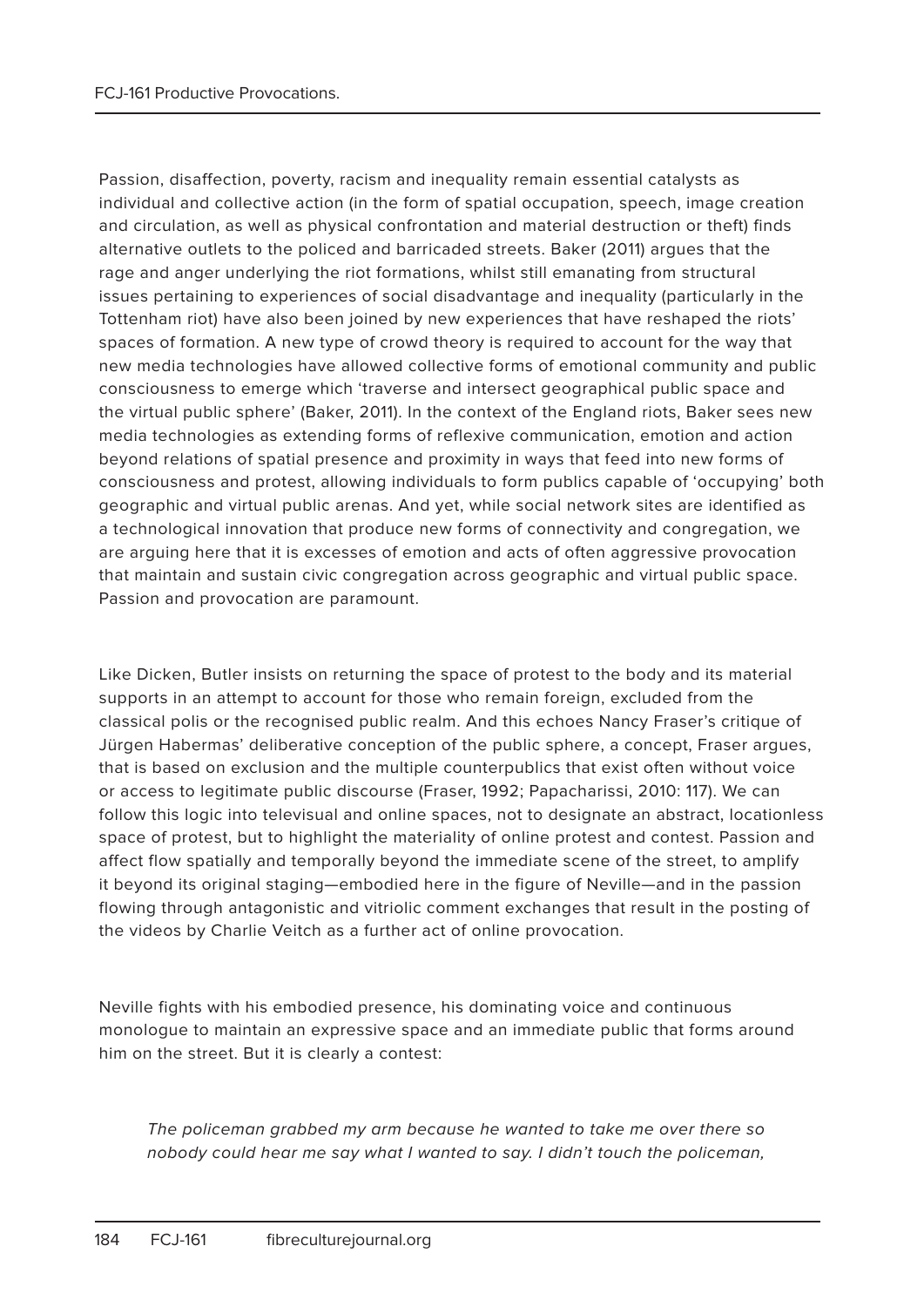I didn't come to him but I got grabbed anyway. For a person to have an argument you must have an argument with somebody else but I was the one that was grabbed—why? Because I'm loud, because I speak my mind and because I'm black. (Neville)

But these spatial disjunctions and contests are extended through the potential created by mobile audio-visual technologies and social media platforms to provoke the formation of additional emergent, more pluralistic publics. The passion expressed by Neville as 'The Clapham Junction Speaker' circumvents the material barriers put in place to distinguish legitimate (Johnston) from marginalised (Neville) speech. These processes reconstitute the local space of protest for the more dispersed public that forms online in the act of witnessing and responding. Through such multiple modes of mediation, the local is also 'recast outside itself in order to be established as local, and this means that it is only through a certain globalizing media that the local can be established, and that something can really happen there' (Butler, 2011: 8). To understand this flow of passion within and beyond the streets as constitutive of local and city spaces and sociality we can also turn to a line of political and social theory that considers the city as constitutive of forms of democratic society.

#### Social Media Acts of Provocation and Contest

As the contest moves between the crowd that envelops Neville's speech through mobile, networked mediation to the comments field of the YouTube videos, the local is recast outside itself to generate dispersed, multiple publics. The two Clapham Junction Speaker videos attracted around 400,000 views between them and 4,500 comments, mostly in the days and weeks following the events, but the comments and discussion continues on more than two years later. Neville's words, his presence and the image of the street as site of contested protest become significant, recursive provocations that refold the maelstrom of affect that flowed through the riots into the comments field. Provocation vitalises and intensifies social media publics in many dynamic and often contradictory ways (McCosker, 2014). We examine this sphere of expression and activity for its contribution to the ecosystem within which the England riots could unfold and resonate. Central to the sustained digital resonance of the riot and its dispersed voices of protest, is the contestation, the vitriol and passion that manifests in the commenting practices made available by YouTube.

The vitriolic expression and aggressive interaction surrounding the 'Clapham Junction Speaker' videos within the YouTube comments field, like the riot and looting, could be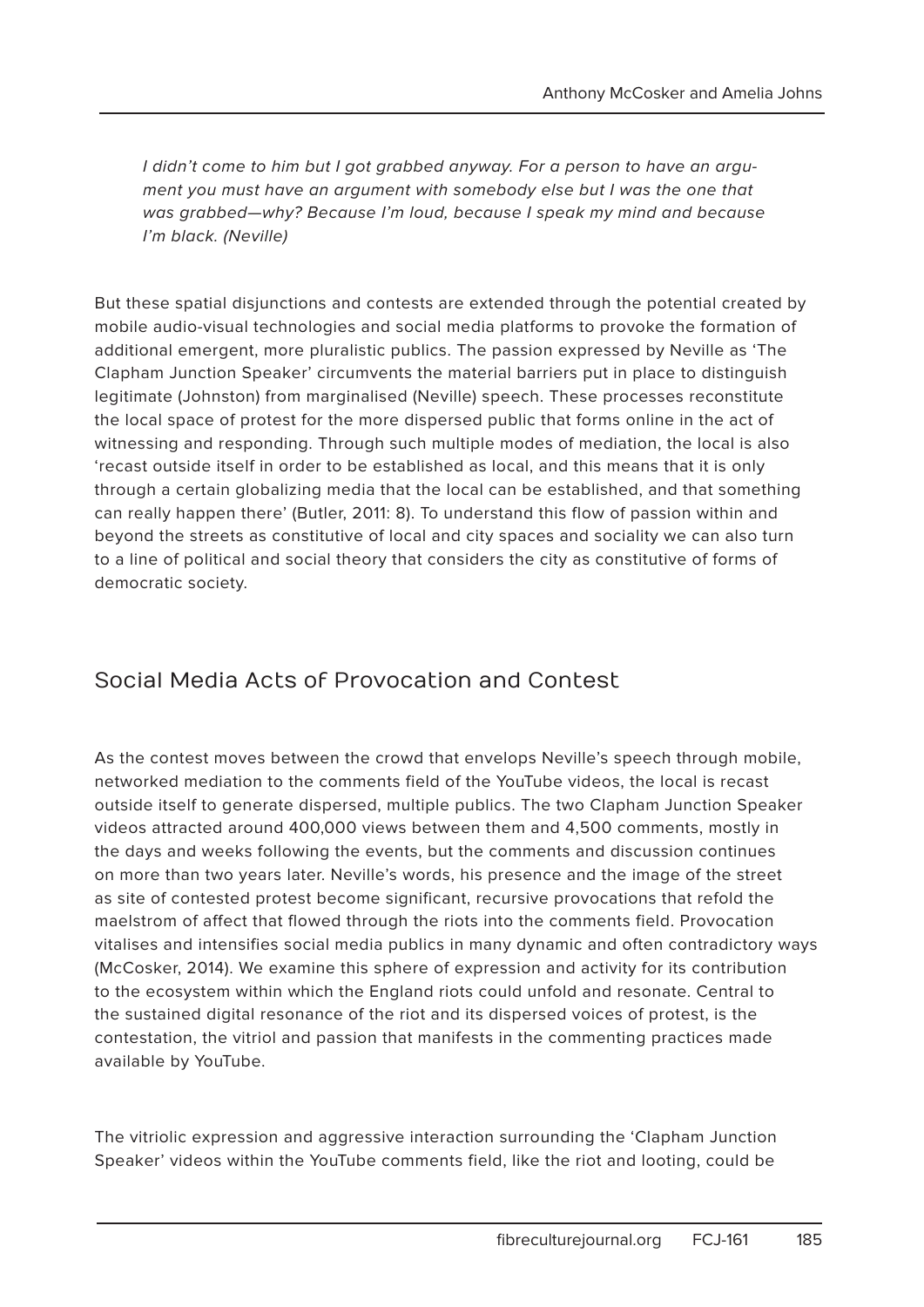seen as simply aiming to disrupt and dismantle deliberative modes of discourse and civic participation. Similarly, the negativity, racism, bigotry and vitriol that fill the comments field might be understood to convey a sense of aggression that equates to the violence and destructiveness perpetrated 'in the streets'. However, such an equation glosses the productive potential of these modes of exchange and the sites that support them, which we locate in the totality of the spheres of expressive action that include Neville's speech, the act of recording and uploading it, the interjections from others within the crowd, and the multiplicity of voices that follow in YouTube's comments field (in addition to the many blogs and social network sites and forums in which it was embedded or discussed). The analysis here aims to capture the patterns and tenor of the expression and exchange that unfolded, and highlight some of the points at which the events on the streets provoked equally—but differently formulated—passionate responses online. In the context of the broader media landscape and the spatial politics discussed above, comment activity such as is evident here presents an opportunity to think through the contested notions of democratic participation, forms of citizenship, public action and legitimate protest.

One of the fears of under- or un-moderated online forums and large scale comment fields, particularly where they deal with sensitive topics such as the riots, is that they simply give voice to and perpetuate forms of bigotry and incite hatred and further violence. There are many examples of aggressive, vitriolic enmity expressed as responses to the 'Clapham Junction Speaker' videos in ways that simply seek to disrupt Neville's point of view and his embodied position as of West Indian descent. For example: 'this guys a fucking twat more black people in jail cuz they commit more crime FACT its not racist its purely true' (xkallumx, August, 2011). But despite the obvious hostility, oppositional reaction of this sort often incorporates the commenter's point of view as an extension of the discourse, multiplying the voices able to emerge as part of this collective space for expression. For example:

More black people are in jail because they commit more crimes. This is fact and his 'oh look at us we're so poor' argument is the same sort of shit the little fuckers try and use to justify what they done. Fuck that. I grew up poor. I still am poor and I get stopped by the old bill regularly but I don't feel the need to steal PS3's, xBox's and iPhones. Fucking waste men. Oh and Charlie Veitch is a cunt too. (ProperBoShank, August, 2011)

YouTube's user-based flag and removal system provides some moderation on the basis of Google's policy that prohibits racial vilification and violent incitement. While there is less vitriolic and extreme bigotry expressed in the comments than might be expected, race and class identity politics are clearly central throughout. For example, as a typical commenter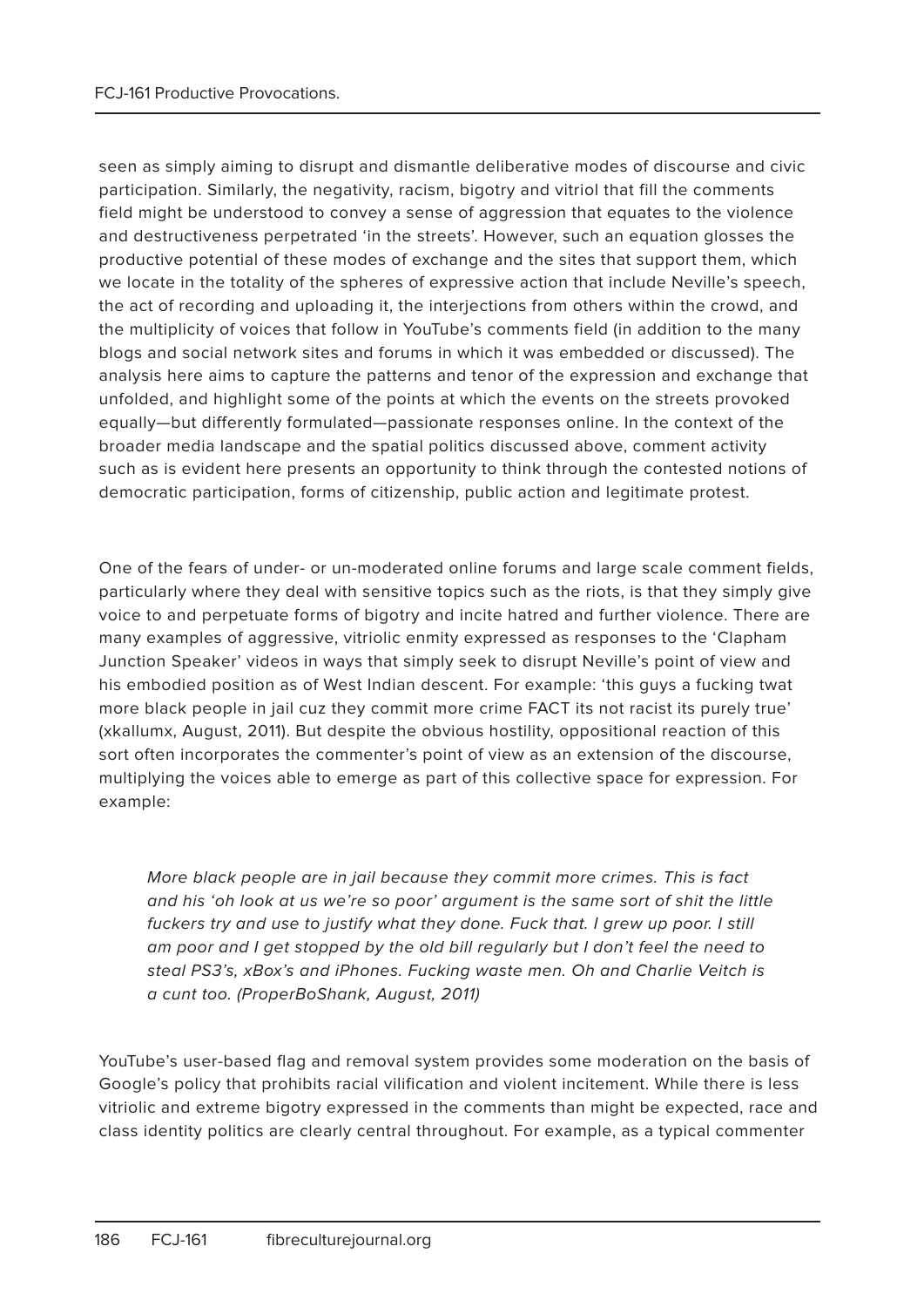argues: 'The economic down turn and increase in fascist laws are effecting all races of this country, but if you think you are targets because of your race then you think these factors are only effecting you which is the delusion' (Danster82, August, 2011). In this vein, commenters often express their disagreement with Neville that racial inequality might be a factor in the tensions and generalised disaffection, and in the process disavow legitimate differentiation of experiences and the plurality of voices of protest. Nonetheless, this kind of disavowal is also contested, most effectively by the commanding centrality of Neville's continued monologue and presence.

As with much of the political discourse and public commentary surrounding the riots, including the perspective of Prime Minster David Cameron who designated rioters as 'criminals, pure and simple', and others who spoke of a 'feral underclass' (Hope, 2012; McDonald, 2012), race features throughout these exchanges as an exclusionary category and a field through which hostility could be expressed. This is not surprising given Chantal Mouffe's influential notion that 'democratic logics always entail drawing a frontier between 'us' and 'them', those who belong to the 'demos' and those who are outside it' (Mouffe, 2005: 4). One commenter, for instance, emphasises the link between race, social discordance and lack of 'reasonable' discourse:

sooo, the fact that he is west indian explains why he is yelling and telling people to shutup instead of speaking in what many people believe in, a reasonable tone for dialogue, well does this mean that the races can't live among each other in a comfortable harmony? I'm just asking (AK8591, August, 2011)

Though a 'reasonable' tone of dialogue is called for, it often seems to be the elision of speech or the platform for protest that is sought under the guise of conditions of rational deliberative discourse, precisely what protesters, and Neville, must step outside of or persist in the face of in order to speak at all.

The value of the comment space, along with Neville's speech act and its recording and upload, is dismissed too quickly, however, if judged solely on the basis of whether they conform to the 'civil' operation of deliberative and consensual democratic public exchange. Some commenters defend Neville's speech act and recognise the difficult conditions from which it emerges; for example: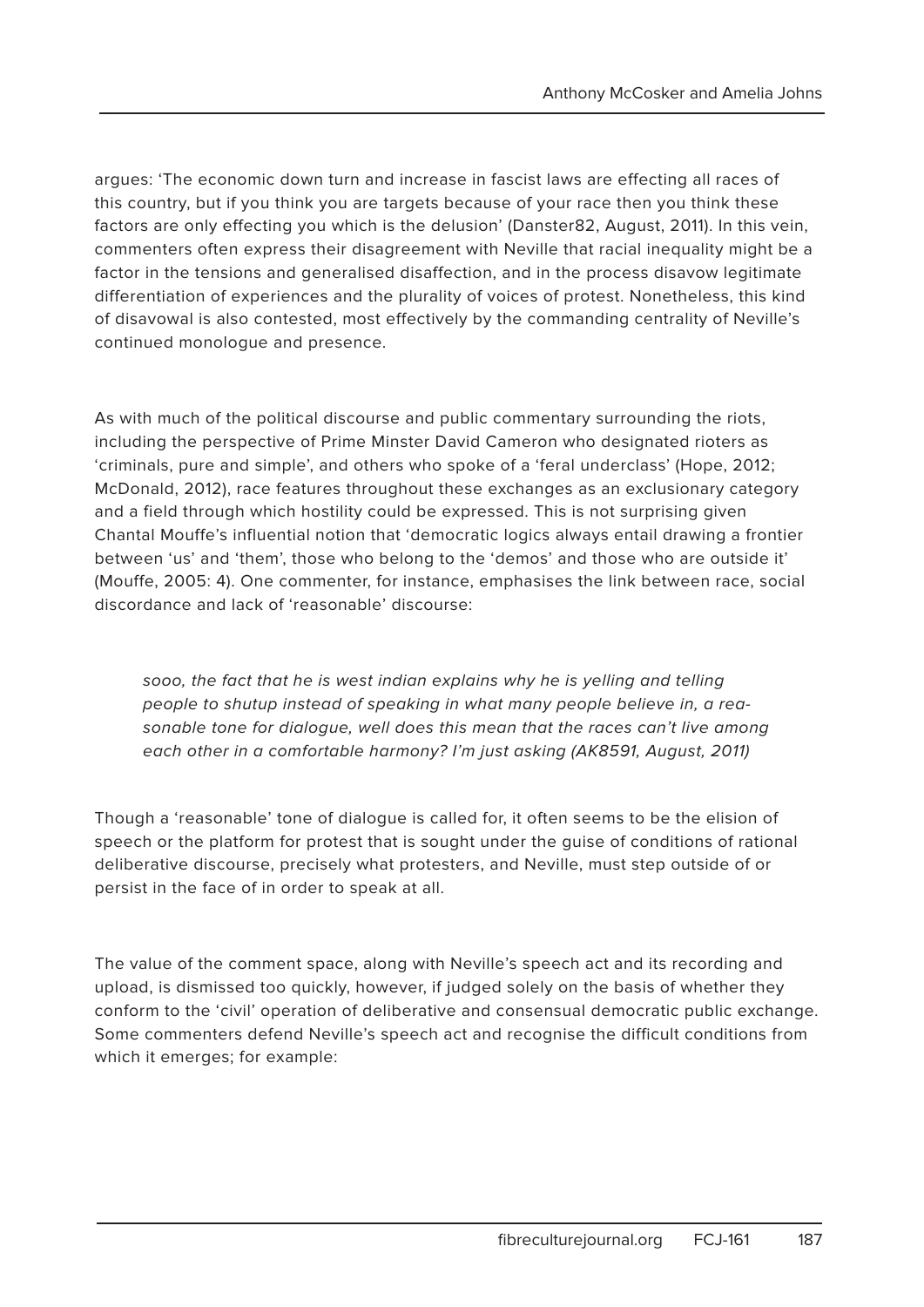Government and media never broadcast people like this who know what's going on instead they give us these out of touch idiot politicians who order people around but make everything worse. Yes man, don't know this man's name, but I'd like to hear him more! (TheAuthentikate, August, 2011)

While many simply challenge or dismiss his points (and his right to speak) in order to proffer their own, others take up specific aspects of Neville's complaints, for example, regarding the role of policing:

'Where were you last night?' The Police aren't in their position to help the people, they're there to enforce compliance and generate revenue. This man knows it better than most and I'd guess… (continuityofliberty, August, 2011)

A seemingly inexhaustible contest over causes and solutions unfolds through the comments, not always with detail and nuance, and not simply toward an outright victory of opinion or understanding, but in a mode of perpetual provocation:

He lost his credibility as soon as he talked simply about black people. I'm white as a sheet and the government and the system's always fucked with me. But does he mention white people being screwed with? (Bubo25, August, 2011)

Responding to this comment, the following poster attempts to encourage an alternative, historically informed, perspective:

@Bubo25 - He is making the point that blacks are treated badly by the government more so than white people. People that come with this 'you know where the door is' talk need to look at things from other people's perspectives. The government were the ones who encouraged west indians to come to this country in the first place throughout the 60's. Therefore making it their country too so don't then treat them like second class citizens (bahding165, August, 2011)

Though this kind of direct dialogue is less common than individual comments, it occurs too often to dismiss. In this vein, interested, and disturbed by what he sees as a key feature of internet comment cultures, Geert Lovink has noted comment posters' 'hostile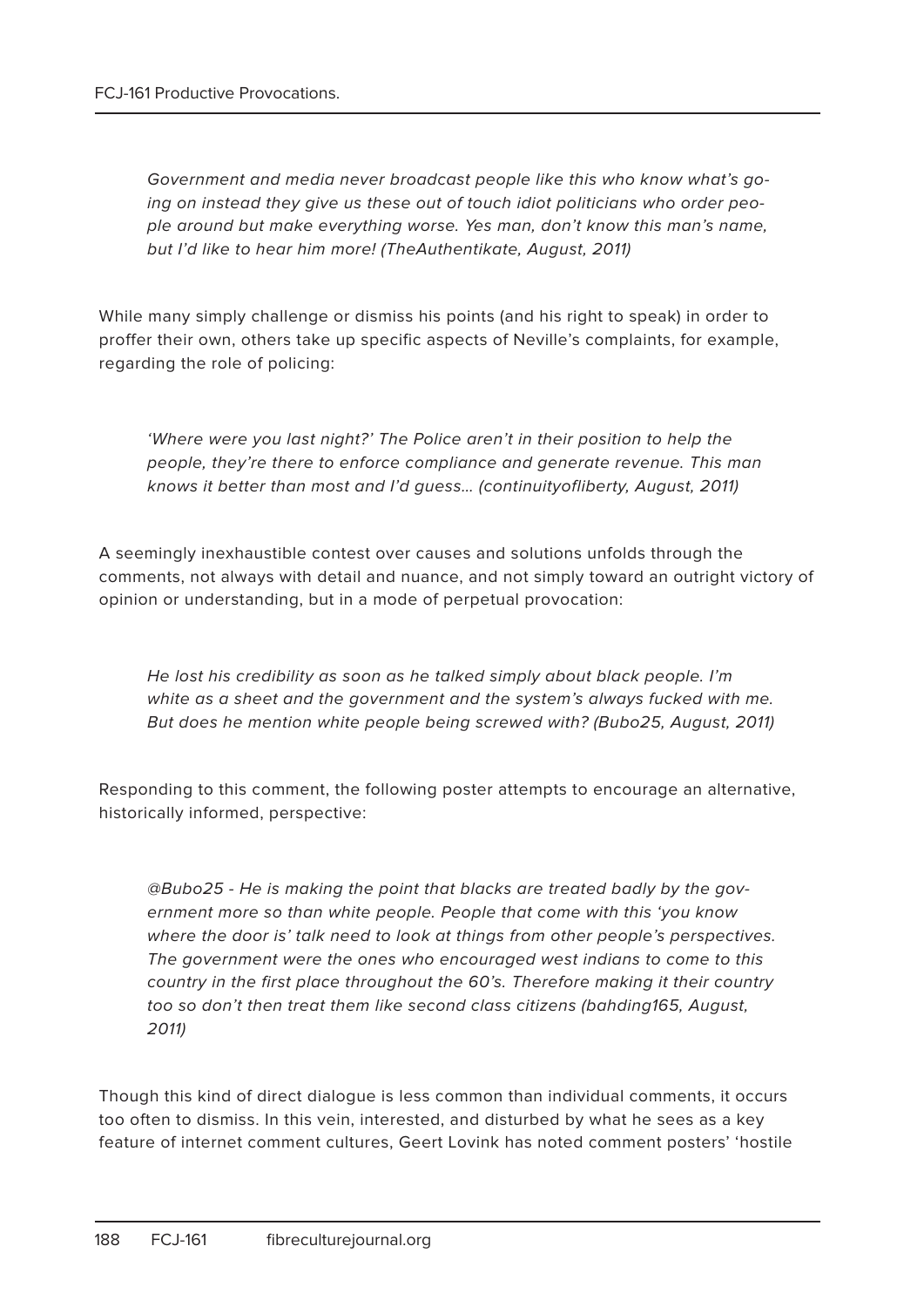anxiety to engage with other neighboring voices' (2011: 58). He argues that: 'the actual existing lapse of rationality results in an avalanche of random and repetitive comments. There is a widespread unwillingness to reach consensus and to come to a conclusion in a debate' (Lovink, 2011: 58). While Lovink sees this—somewhat ambivalently—as a failing of the overabundance of internet comment fields and practices, it is precisely this lack of consensus, the evident irrationality and passionate individualism, as well as the intensity of emotion revolving around the continuous generation of provocation and (re)action that reveals the positive capacity of unmoderated comment spaces. That is, while not always dialogic in the strict sense of an ongoing conversation or consensus, the comment field as described here enables the emergence of 'a 'life politics' able to reach the various areas of personal life, creating a 'democracy of emotions'' (Mouffe, 2005: 15).

The kinds of provocative, often vitriolic and antagonistic but massively multiple expression acts throughout the comment fields, as well as in Neville's speech act, and Veitch's act of recording and uploading it to YouTube, enact agonistic forms of contest as an alternative model of citizenship, acts that incorporate forms of passion and conflict but are no less productive for it. These are not 'smart mobs' in Rheingold's (2002) celebratory understanding of online group action, or even a 'disunified multitude' as Papacharissi puts it (2010: 158). The acts remain almost primarily dissociated, impassioned expression relaying a range of points of view without an internal dialogical order. These can be conceptualised as acts of multiple initiations—of a space of protest, of a constitutive public, of passionate expression of the conditions of existence, of provocations for further exchange.

#### Conclusion

Provocation is uncomfortable because it straddles stasis and inertia, becoming the point of transition between one state and another. We take comfort, then, in naming and 'differentiating' the provocateur as, for example, activist, troll, or rioter. Isin and Nielsen consider the centrality of acts for the constitution of citizenship (2008). While for Isin 'acts of violence, hospitality, hostility, indifference, love, friendship and so on' are not reducible to citizenship, they can be intertwined in significant ways (Isin, 2008: 19). Drawing on Robert Ware (1973), Isin argues that 'the essence of an act, as distinct from conduct, practice, behaviour and habit, is that an act is a rupture in the given' (Isin, 2008: 25). That is, central to the infinitive verb form 'to act' is the sense of 'putting in motion', 'to begin, create or disrupt' (Isin, 2008: 21, 22). The force of an act, as a form of provocation becomes evident in this creative disruption that is equally constitutive of the individual or group: 'To act means to get something in motion, to begin not just something new but oneself as the being that acts to begin itself' (Isin, 2008: 27). Importantly, Isin's understanding of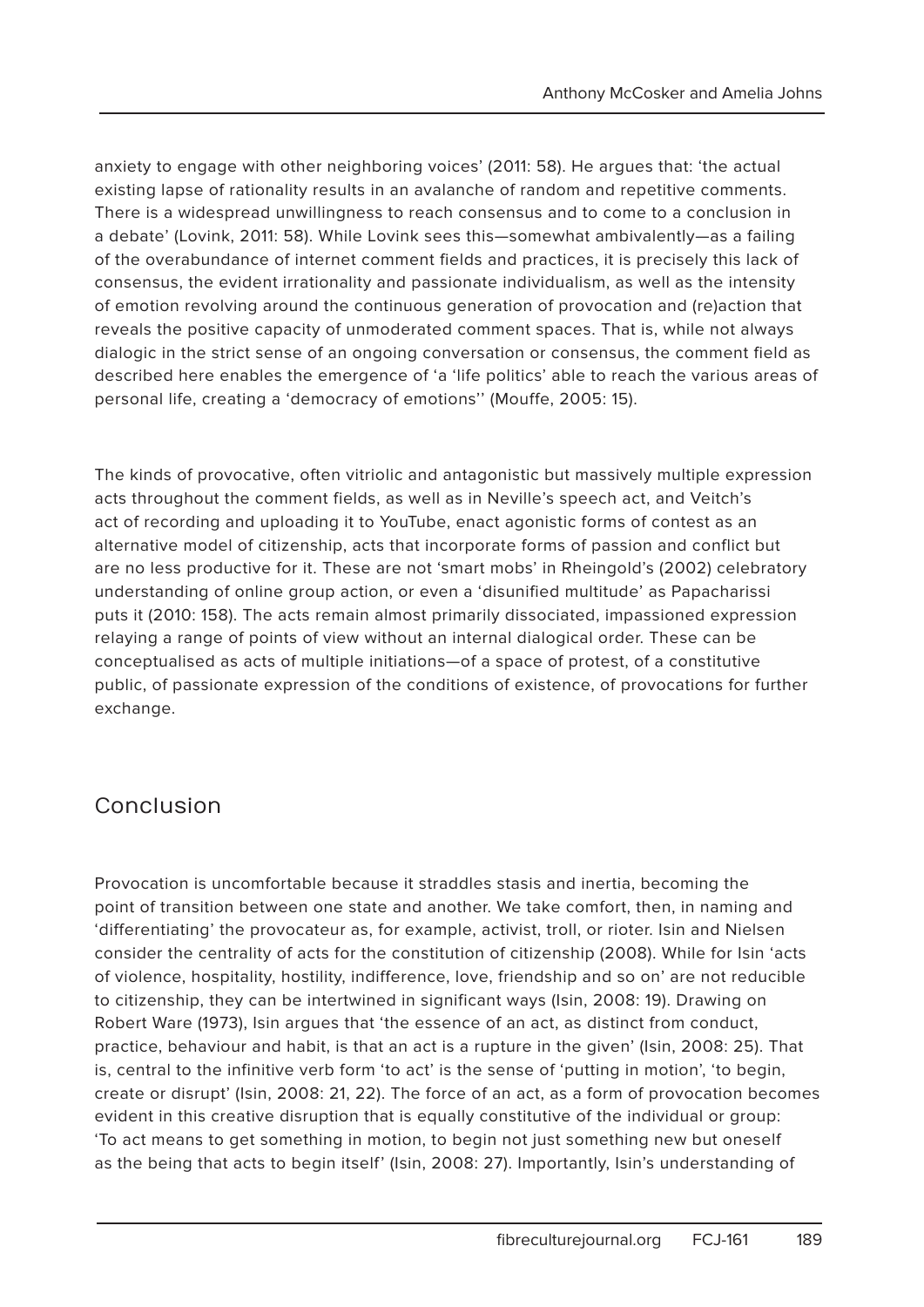acts of citizenship includes the potential to 'act up' as disgraceful or anti-social conduct. It points toward the kind of agonistic social formations outlined by Mouffe and Dicken, where passion and violence might be incorporated through city spaces, institutions of democracy along with new social media platforms. In short, and reflective of the possibilities of alternative spaces of protest such as those analysed here,

'Acts' are ruptures or beginnings but not impulsive and violent reactions to a scene. By theorizing acts, or attempting to constitute acts as an object of analysis, we must focus not only on rupture rather than order, but also on a rupture that enables the actor (that the act creates) to remain at the scene rather than fleeing it. (Isin, 2008: 27)

A rupture in the given initiated through acts of provocation need not be borne out as violent destruction. Events such as the August 2011 England riots are a reminder that excesses of affect and passion remain fundamental forces in the city, but increasingly move between online, networked spaces of communication and 'congregation' in an extended geography and duration. Our analysis of the modes and spaces of protest as they move beyond the city streets and squares has sought to maintain this distinction between 'radical nihilism', as Dicken (2009) puts it, in which disaffection turns to violent destruction and looting, and forms of speech and spatial appropriation that also seek to disrupt but do so in order to turn antagonism into a more productive mode of democratic contest.

In our analysis of the 'Clapham Junction Speaker' videos, Neville as speaker, Veitch as activist, YouTube as platform and the multiple commenters all play their part as critical provocateur. And there are many other possibilities for disruptive acts that should be supported and sustained, understood for their productive potential rather than condemned as equivalent to the violent destruction on the streets. These events are specific to the circumstances and material contexts that gave rise to them, yet share commonalities with other protest events in recent years under the banner of the Occupy movement or the many sites of protest and revolt throughout the Middle East. It may also be the case that these modes of civic participation can be initiated in ways that might become part of legitimate public discourse, before the eruption of violent destruction in the form of riot and looting. Such political aims require, however, acceptance of a model of democracy able to accommodate antagonistic contest in the form of pluralistic agonism.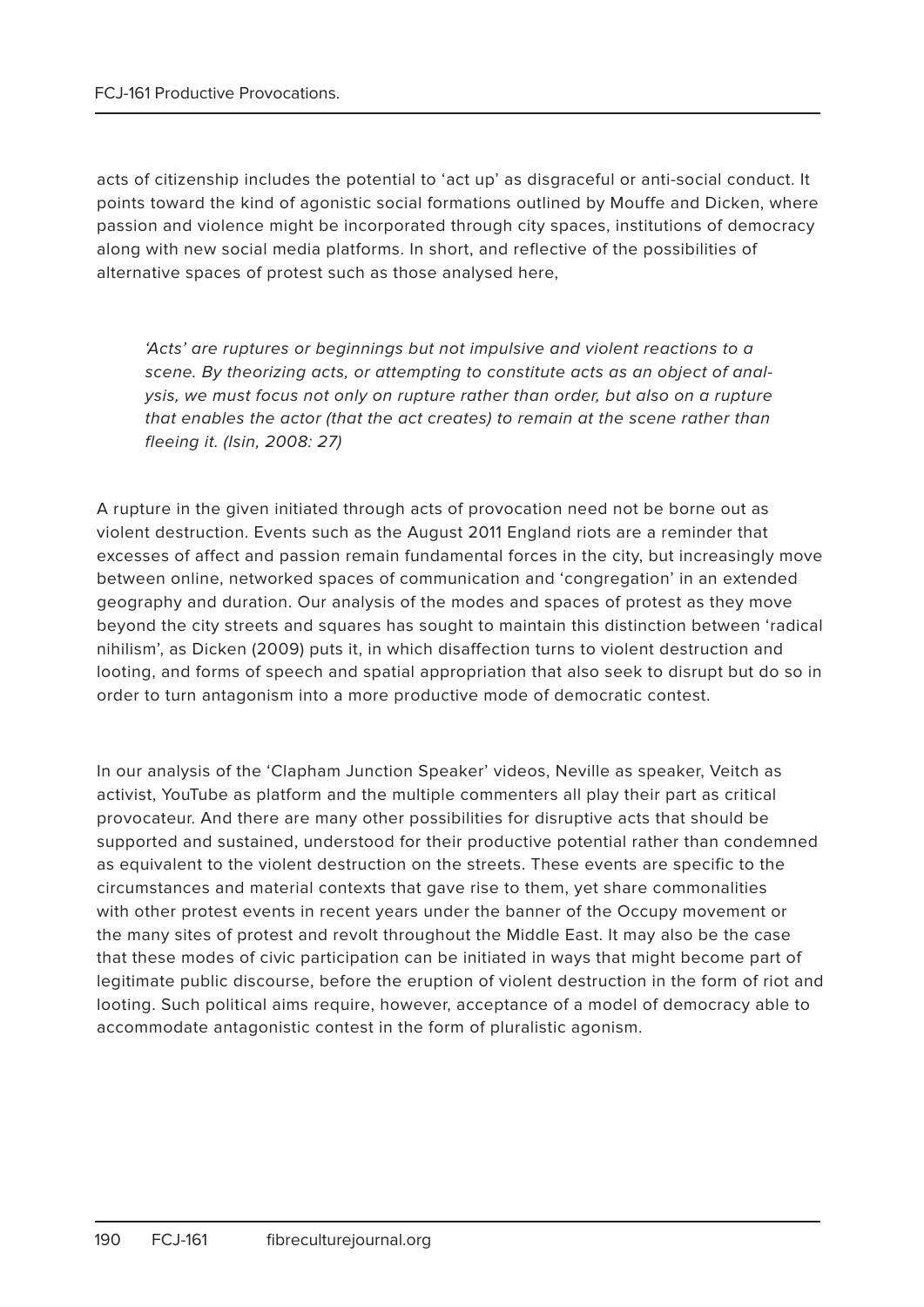#### Biographical Note

**Anthony McCosker** lectures and researches in Media and Communications at Swinburne University. His research explores affect as embodied in pain, violence and conflict across visual and networked media, and has been published in journals such as Convergence, Information, Communication and Society, Continuum, Sexualities, and Transformations. He is author of the book Pain, Affect and Visual Culture: Intensive Media, (2013, Palgrave Macmillan).

**Dr Amelia Johns** is a Research Fellow at the Centre for Citizenship and Globalisation, Deakin University. Her recently completed PhD explored experiences of intercultural contact between youth in multicultural urban space, and how these encounters produce racism, intolerance and violent conflict alongside 'hybrid' identifications and expressions of belonging. Her work has been published in Continuum, and will also be appearing in a forthcoming book, Critical Youth Studies for the 21st Century. Her current research reflects an interest in young people's experiences of new media as spaces where social and cultural identity, citizenship and experiences of embodiment are resituated and transformed.

#### References

Baker, Stephanie. 'The Mediated Crowd: New Social Media and New Forms of Rioting', Sociological Research Online 16.4 (30, November, 2011), http://www.socresearchonline.org. uk/16/4/21.html.

Bergstrom, Kelly. ''Don't Feed the Troll': Shutting Down the Debate about Community Expectations on Reddit.com', First Monday 16.8 (2011), http://firstmonday.org/htbin/cgiwrap/ bin/ojs/index.php/fm/article/view/3498/3029

Bohannon, John. 'Tweeting the London Riots', Science, 336.6083 (2012): 831.

Butler, Judith. 'Bodies in Alliance and the Politics of the Street' eipcp (September, 2011), http://eipcp.net/transversal/1011/butler/en

Connolly, William E. A World of Becoming (Durham, NC: Duke University Press, 2010).

Deleuze, Gilles. Expressionism in Philosophy: Spinoza, trans. Martin Joughin (New York: Zone Books, 1992; 1968).

Dicken, Bülent. Nihilism (London: Routledge, 2009).

Fraser, Nancy. 'Rethinking the Public Sphere: A Contribution to the Critique of Actually Ex-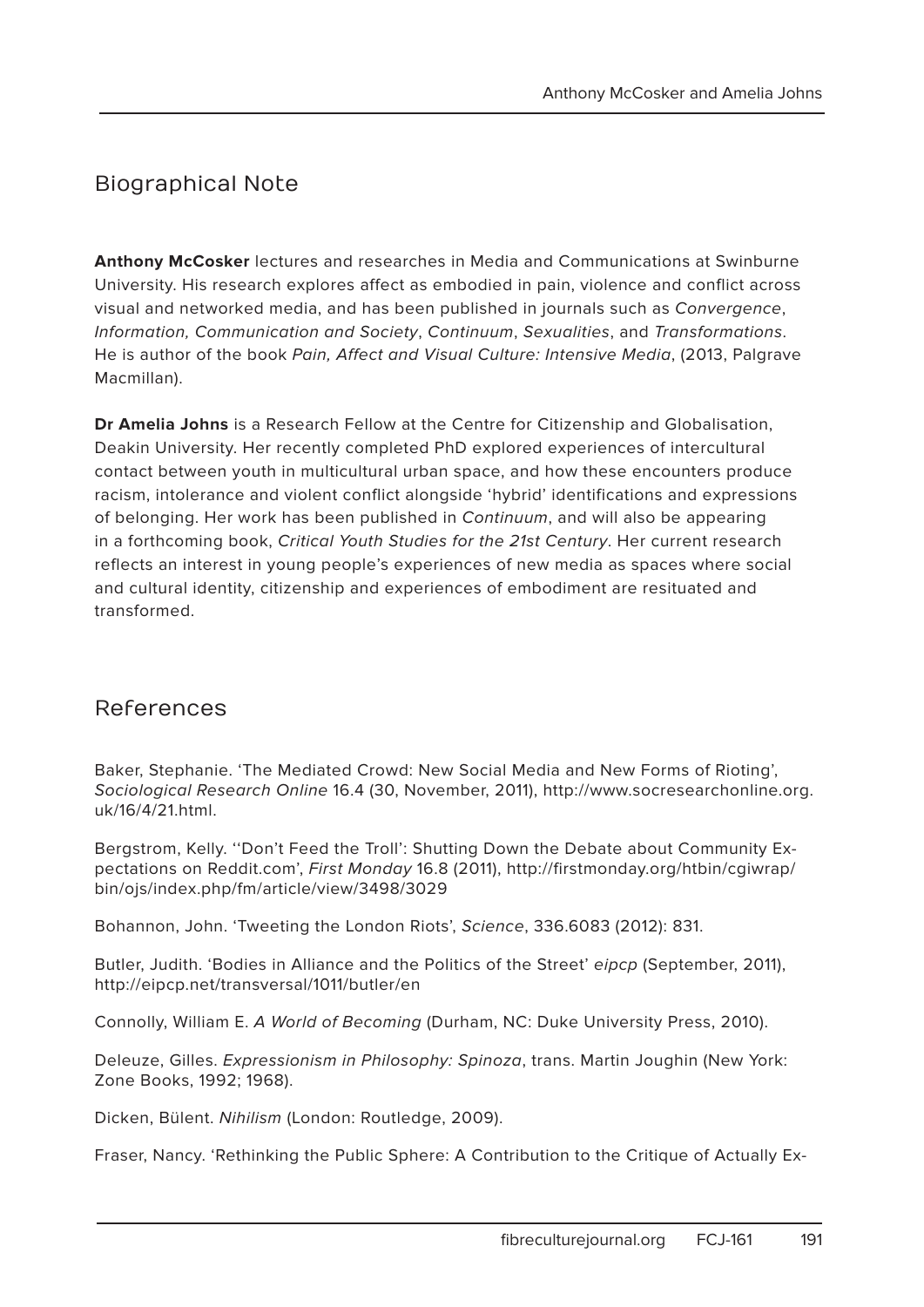isting in Democracy', in Craig Calhoun (ed.) Habermas and the Public Sphere (Cambridge, Mass.: MIT Press, 1992): 102–42.

Guertin, Carolyn. 'Mobile Bodies, Zones of Attention, and Tactical Media Interventions', in Wolfgang Sützl and Theo Hug (eds.) Activist Media and Biopolitics: Critical Media Interventions in the Age of Biopower (Universität Innsbruck: Innsbruck University Press, 2012): 17–28.

Hope, Tim. 'Riots, pure and simple?' Criminal Justice Matters, Vol. 87, Iss. 1, 2012: 2–4.

Isin, Engin F. and Nielsen, Greg M. Acts of Citizenship (London: Zed Books, 2008).

Isin, Engin F. 'Theorizing Acts of Citizenship' in Engin F. Isin and Greg M. Nielsen (eds.) Acts of Citizenship (London: Zed Books, 2008), 15–56.

Jeffrey, Bob and Jackson, Will. 'The Pendleton Riot: A Critical Sociology', Criminal Justice Matters Vol. 87, Iss. 1, 2012: 18–20.

Lagrange, Hughes. 'Youth Unrest and Riots in France and the UK', Criminal Justice Matters Vol. 87, Iss. 1, 2012: 32–33.

Lea, John and Hallsworth, Simon. 'Understanding the Riots', Criminal Justice Matters, Vol. 87, Iss. 1, 2012: 30–31.

Lievrouw, Leah. Alternative and Activist New Media (Malden, Mass.: Polity, 2011).

Lobo, Michele. 'Affective Energies: Sensory Bodies on the beach in Darwin, Australia' conference paper presented at the Association of American Geographers conference, Los Angeles, 2013.

Lovink, Geert. Networks Without a Cause: A Critique of Social Media (Cambridge: Polity Press, 2011).

McCosker, Anthony. 'Trolling as Provocation: YouTube's Agonistic Publics', Convergence, (forthcoming 2014), http://con.sagepub.com/content/early/2013/09/11/1354856513501413. abstract

McDonald, Kevin. 'They Can't Do Nothin' To Us Today', Thesis Eleven 109.1 (2012): 17–23.

Morrel et al, The August Riots in England: Understanding the Involvment of Young People, Report by the National Centre for Social Research, prepared for the U.K Cabinet Office, 2011.

Mouffe, Chantal. The Return of the Political (London: Verso, 2000).

Mouffe, Chantal. The Democratic Paradox (London: Verso, 2005).

Nayak, Anoop. 'Race, Affect, and Emotion: Young People, Racism, and Graffiti in the Postcolonial English Suburbs' Environment and Planning A 42 (2010): 2370–2392.

Newburn, Tim et al, Reading the Riots: Investigating England's Summer of Disorder, London School of Economics and Political Science/Guardian Newspaper, 2011.